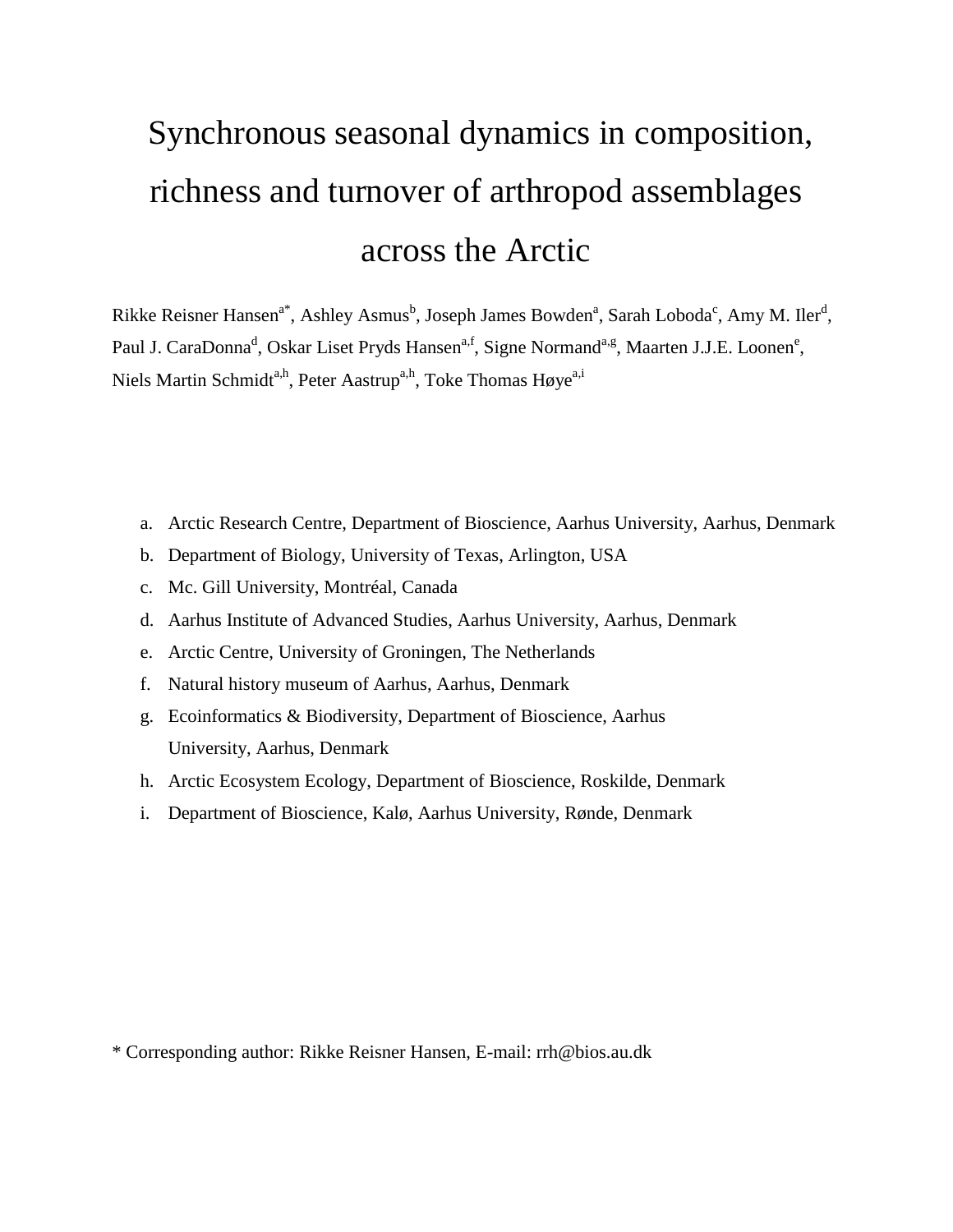#### Abstract

Tracking changes in community composition in response to environmental change, requires knowledge on species distributions in space and time. For Arctic Arthropods this knowledge is accumulating slowly due to the prohibitive costs of field work and species identification. Accordingly, it is important to determine to which extent the timing and duration of sampling affects detectability of species. With a solid base in a monitoring scheme incorporating nearly 20 years of consecutive weekly arthropod sampling in North-Greenland, we studied how sampling time and duration of sampling, affected the distribution patterns of Arctic arthropods at family and species level resolutions. Through multivariate models, turnover measures, and species richness, we assessed the seasonal window where arthropod diversity was stable and compared the results to similar data from three other sites in the Arctic, spanning a large geographic and climatic. To further document how this seasonal window could be expected to deviate in response to climate change, we used environmental fitting analysis to correlate findings with environmental variables. Arthropod compositions displayed a similar multivariate pattern across sites, habitats taxonomic resolution and years. However, compositions differed significantly between habitats as well as sampling dates, and there was an interaction between sampling dates and habitats for most sites. Increasing temperatures and advancement in timing of snowmelt extended the seasonal window where richness peaked, and this also varied slightly among sites. The recommendations made here are a useful tool for accruing large scale data on distributional patterns.

#### Introduction

Global biodiversity loss is occurring at an alarming rate, due to global change and increasing human influence (Butchart et al. 2010). Monitoring of biodiversity, as well as, gaining a full comprehension of the spatial and temporal distribution of species are among the top priorities in ecology (Heller & Zavaleta 2009). Recent accelerating climate change, which alters habitats and compromises species living conditions, increases relevance further (Elmendorf et al. 2012). In spite of increasing focus, sufficient information about the distribution of species richness in large regions, such as the Arctic, remains sparse for many biological groups (CAFF 2013; Hodkinson 2013). Many ecological studies seek to track changes in species diversity and composition throughout the season and over multiple years (Høye & Forchhammer 2008; Spitzer & Jaroš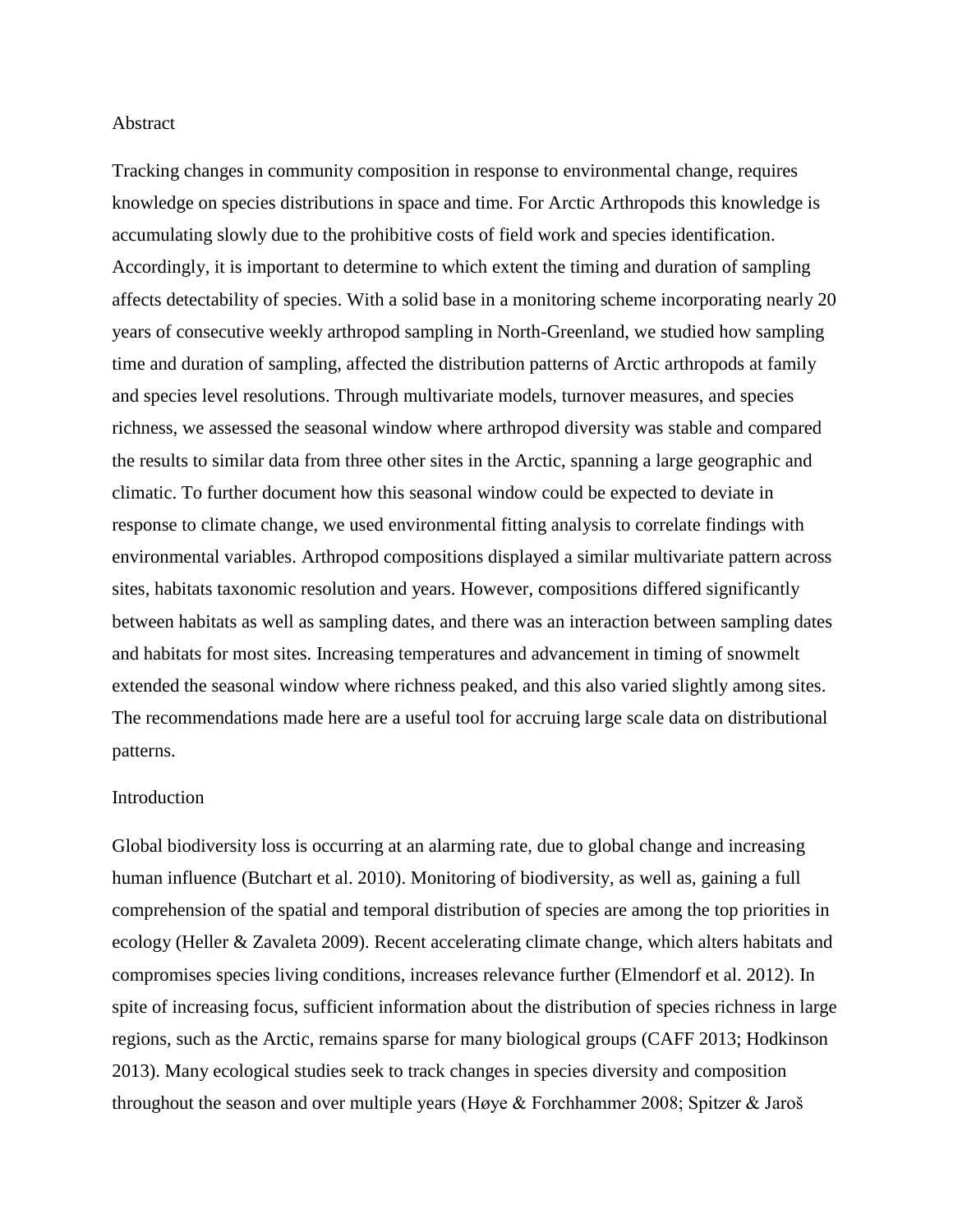2009; Bowden et al. 2015), in order to adequately describe the changes in communities brought on by environmental disturbances, such as climate change (Magurran et al. 2010). Although sampling all taxa at multiple sites through a full season of activity is preferable, it may be a daunting task, due to logistical constraints and limited resources available. This predicament, however, raises an interesting question. What fraction of the community is ignored by not covering full seasons?

Numerous studies on species-area relationships have shown strong positive relationships between species richness and turnover and the area or the heterogeneity of the habitat sampled (Connor & McCoy 1979; Lomolino 2000; Hansen et al. 2016a; Hansen et al. 2016b; Vandvik et al. 2016). The temporal pendant of species area relationship, the species–time relationship (Adler & Lauenroth 2003; White & Gilchrist 2007; McGlinn & Palmer 2009), describes the similarly positive relationship between species richness and the length of time a site is studied (Preston 1960), but has not yet been studied as intensively. Temporal species accumulation operates at multiple time scales. Firstly species accumulates intraannually as seasons and conditions shifts. Secondly, variability in weather patterns between years accumulates species over decades or even centuries. Thirdly, there is the evolutionary change in extinction and speciation rates, operating over centuries and millennia (Preston 1960; Magurran et al. 2010; Boggs 2016). Therefore the seasonal development of species is expected to change across years. Moreover, changes over time in a community may occur as the observed accumulation of richness as more species are added throughout the time frame, but also from turnover events where one species replaces another, making both community composition and richness important measures (Yen et al. 2016). Most past and contemporary studies of species-time relationships refer to the interannual variation of species aggregating over the course of multiple years.

A few studies have indicated that lowering the temporal extent and resolution of sampling may have limited impact on species compositions and diversity (Nally et al. 2004; Xu et al. 2015). It is, however, unknown to what spatial and taxonomic extent the generality of these patterns can be inferred. Furthermore, when combining spatial and temporal patterns, the influence of increasing the spatial extent exceeds that of temporal increments on species richness (Erös & Schmera 2010). One way of capturing the seasonal window where local colonization and extinction patterns are low, is to look for statistical regularity and aggregation in the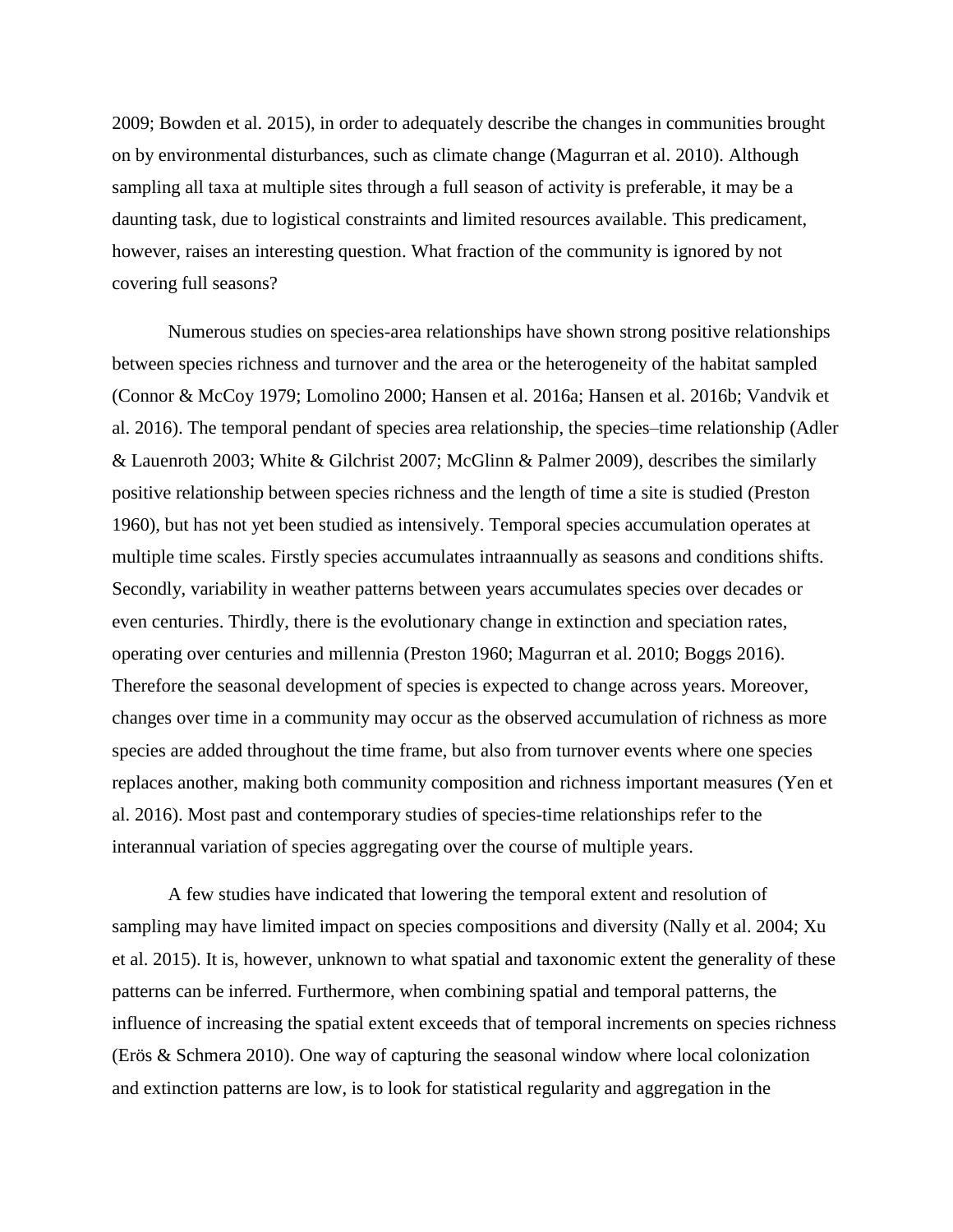observed compositional patterns (White & Gilchrist 2007). Considering this, the rate of species accumulation might not be constant over the span of a season, and specific subsets in time may capture significant proportions of the community.

Multiple studies of Arctic distributional patterns have disputed the common conception of the Arctic as a rather homogenous landscape and that heterogeneity between habitats cause great diversification (Bowden & Buddle 2010; Normand et al. 2013; Sikes et al. 2013; Ernst et al. 2016; Hansen et al. 2016a), yet little focus has been given to the temporal variation in arthropod compositions across the active season in Arctic regions. While species in the Arctic are under strong seasonal impacts, the region offers a powerful model system for studying changes over time. Hence temporal studies of Arctic communities can prove useful for overcoming the challenges brought on by sampling large or multiple areas. Moreover, the Arctic region spans large climatic gradients, rendering results of temporal studies applicable at the global scale.

Invertebrates have long been recognized as good indicators of changing communities due to their small body sizes, relatively short generation time and ectothermic lifestyle. Terrestrial arthropods furthermore play an important role in the Arctic food webs as they represent more than one third of all terrestrial organisms, including plants and fungi (CAFF 2013). Since timing of snowmelt and increasing summer temperatures have been identified as important drivers of the active season length of Arctic arthropods (Høye & Forchhammer 2008), they are likely to be important factors in controlling seasonal dynamics of Arctic arthropod communities.

In this study, we evaluate the effect of sampling time and duration on arthropod diversity, turnover and composition. More specifically, we study the seasonal development across multiple sites, taxa and habitats. By including both family- and species level data, we verify whether the patterns are replicated at lower taxonomic resolutions. We investigate the difference in species composition and diversity between habitats and discuss this in relation to temporal variation in species composition and species richness. We propose an optimal timeframe where communities are stable and furthermore suggest a tradeoff between sampling more habitats and shorter timeframes for answering questions regarding compositional changes. An optimal sampling window (a) maximizes community diversity; (b) is characteristic of whole-season community composition; and (c) is robust to effects of inter-annual weather variability and long-term climate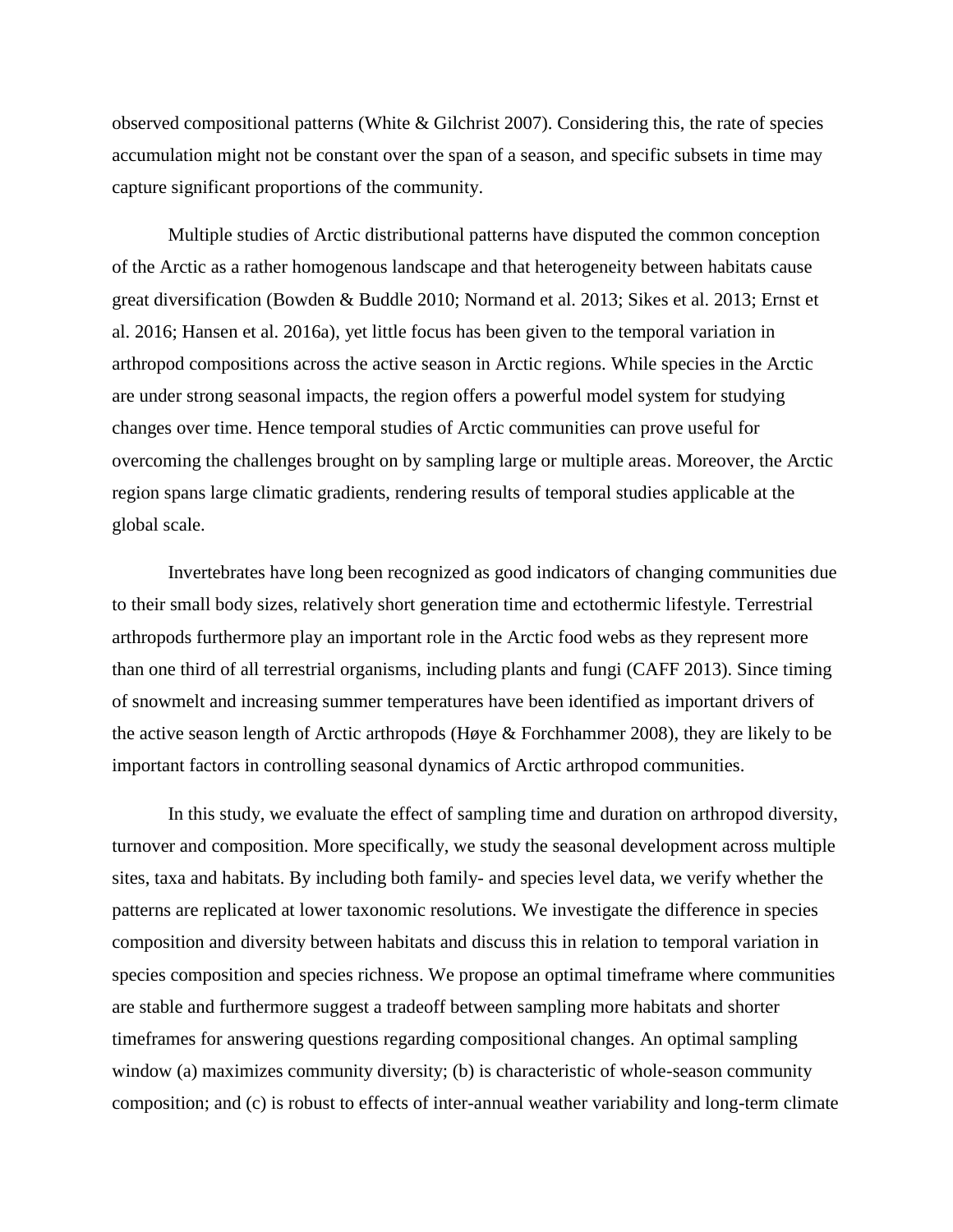change. The goal of this study was to determine the "optimal" sampling window (date and duration of sampling) for arthropod communities across a wide array of terrestrial arctic locations and habitat types. We divided this goal into two objectives:

> Objective 1: We describe seasonal dynamics in community composition and compare indices of arthropod community composition, stability and species richness for sampling windows that vary in date and duration across multiple Arctic sites and habitat types;

> Objective 2: We evaluate the effects of inter-annual weather variability and long-term climate trends on community assembly and community indices for each sampling window within sites and habitat types.

#### Methods

#### *Data*

We compiled datasets entailing three different regions within the Arctic (Svalbard, Greenland and Alaska). The Greenland datasets are comprised of two datasets collected as part of Greenland ecosystem Monitoring (GEM). One consists of 18 consecutive years (1996 – 2014) (samples from 2010 were lost in transit from Greenland) of weekly pitfall trap samples from Zackenberg valley, North-east Greenland (74º28' N, 20º34' W). The Nuuk dataset, consists of weekly pitfall trap samples (2008 – 2010) in Kobbefjord, South-west Greenland (64°07'N / 51°21'W). Both datasets have been identified to family level and furthermore butterflies, spiders and muscid flies have been identified to the species level for Zackenberg. The Alaskan dataset, sampled at Toolik lake at (68°38' N, 149°35' W) holds two consecutive years (2010 and 2011) of weekly pitfall trap sampling, and has been identified to family level (Rich et al. 2013). From Svalbard (78°55' N, 11°55' W), pitfall sampling occurred from 2009 to 2011 and has been identified to the lowest possible taxonomic level (Table 1). For each dataset, we selected the weeks where all habitats had been equally sampled across all years and standardized to counts per trap per week. The week numbers were calculated from day of year.

*Analysis of site characteristics*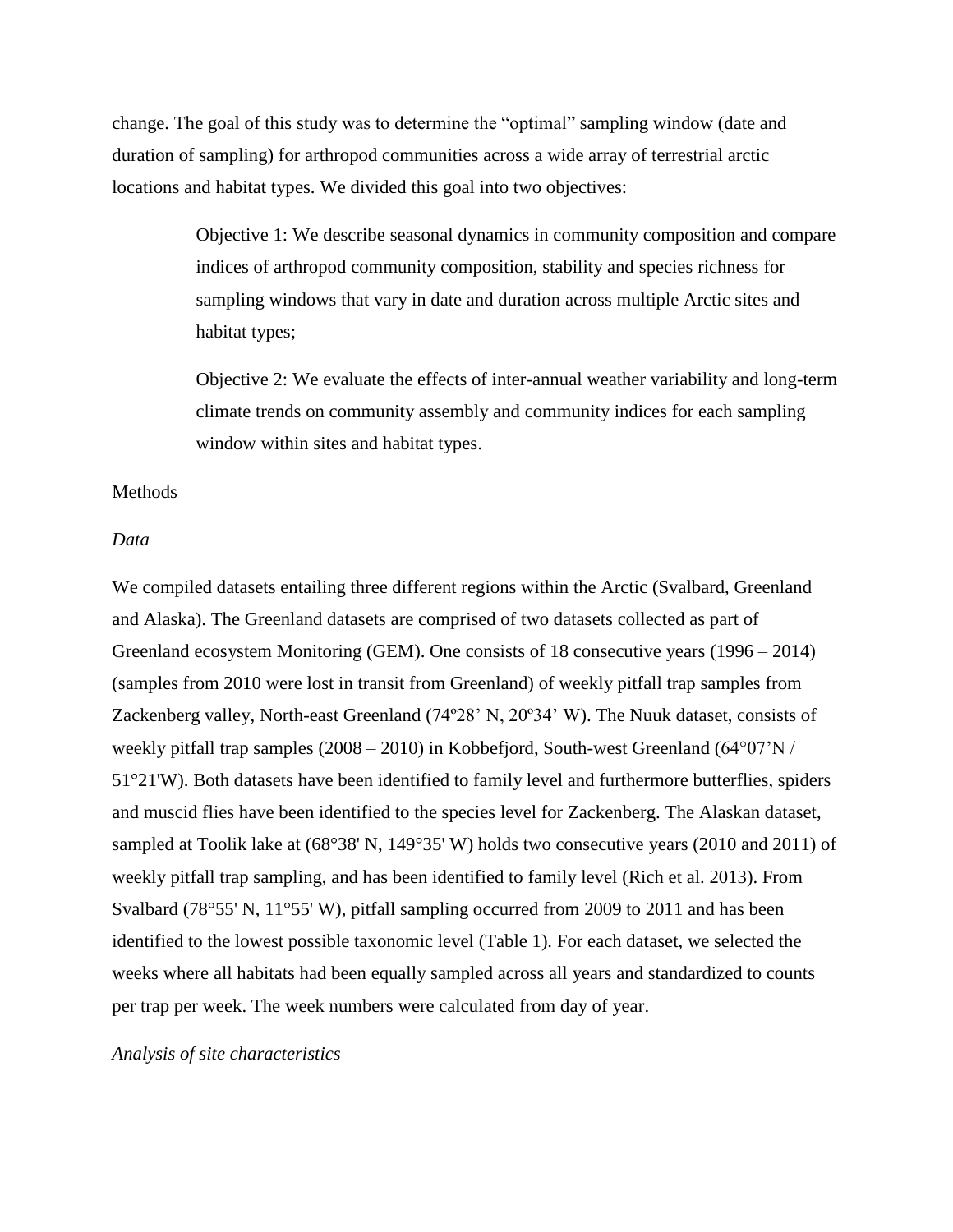We examined the distribution of the four regions in relation to climatic gradients within the Arctic using Principal Component Analysis (PCA). Data for five climatic variables were extracted from the worldclim data set (Hijmans et al. 2005): annual mean temperature, mean temperature of the warmest quarter, precipitation of the warmest quarter, precipitation of the coldest quarter, and minimum temperature of the coldest month. PCA was conducted with climate data within the sub- to high Arctic and the most common climate (75-percentile) within Greenland, subarctic, low arctic, and high arctic was delineated. The four regions were plotted according to their climatic conditions with the multidimensional climate space.

#### *Arthropod community composition and seasonal assembly*

To visually identify the time frame of the season where arthropod species composition was most stable, we first modeled each dataset through latent variable modelling. Latent variable modelling is a Bayesian model-based approach that explains community composition through a set of underlying latent variables to account for residual correlation, for example due to biotic interaction. This method offers the possibility to adjust the distribution family to account for over-dispersion- in count data via negative binomial distribution. Thus, it also accounts for the increasing mean-variance relationship without confounding location with dispersion (Hui et al. 2015). Three "types" of models may be fitted: 1) With covariates and no latent variables, boral fits independent response GLMs such that the columns of y are assumed to be independent; 2) With no covariates, boral fits a pure latent variable model (Rabe-Hesketh et al. 2004) to perform model-based unconstrained ordination (Hui et al. 2015); 3) With covariates and latent variables, boral fits correlated response GLMs, with latent variables.

We created latent variable models at site levels for each dataset with two latent variables. to visualize how the arthropod communities were distributed. This method is comparable to a two dimensional non metric multidimensional scaling (NMDS) plot. From the latent variable model, we extracted the posterior median values of the latent variables which we used as coordinates on ordination axes to represent family level composition at plot level (Hui et al. 2015). We drew convex ellipses around posterior median values belonging to each habitat for each dataset based on 95 percent confidence limits of the yearly averages. For this purpose, we used the function 'ordiellipse' in the r package 'Vegan' (Oksanen et al. 2016). We repeated this analysis at species level for the Zackenberg dataset.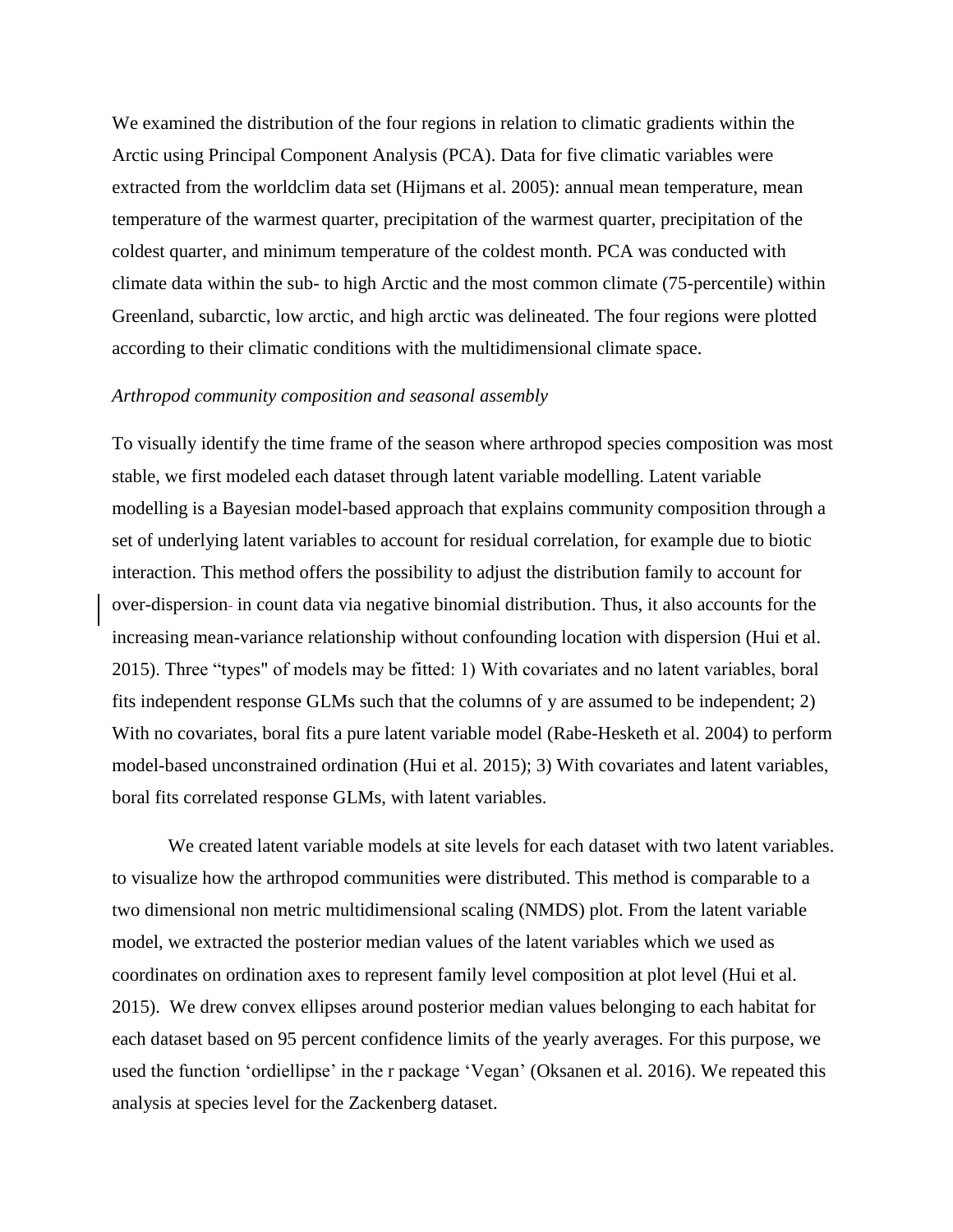We then tested whether the seasonal development in arthropod composition differed significantly between habitats through a multivariate extension of General Linear Models (GLMs), using the function 'manyglm' in the package 'mvabund' (Wang et al. 2012). This recently developed method offers the possibility to model distributions based on count data by assuming a negative binomial distribution. We tested for main effects of week and habitats and for an interaction between the two terms. We then repeated the latent variable modeling at habitat level for all datasets with a significant interaction term, and calculated convex ellipsoids around posterior median values belonging to each week based on the standard error of the yearly averages. We extracted the centroid of each ellipsoid, which we plotted on top of the latent variable plot. At habitat level, we tested if the seasonal development differed significantly between years, by testing for an interaction between time of season (week) and year.

#### *Sampling window – based arthropod species richness and turnover*

Multivariate methods for measuring beta diversity have been shown robust compared to classical methods. This is due to the dependency upon gamma diversity in classical methods, such that when sampling effort increases, so does beta diversity along with gamma diversity (Bennett & Gilbert 2016). We used the centroids extracted from the latent variable models for each habitat from the Zackenberg family level dataset. While the distance to the group centroid is a common way of measuring spatial beta diversity (Anderson et al. 2006), it describes the yearly variations in beta diversity within the weeks and not the unidirectional, temporal drift in multivariate space from one week to the next. We used the distance between week to week centroids as a measure of temporal turnover, and used the average area of the two ellipsoids as error bars to represent the interannual variation. We calculated species richness for each week and each habitat across all years. To identify the timeframe and length of timeframe in which the highest number of species were represented, we calculated species richness for each combination of timing and duration; four week sampling at nine different points, three week sampling at ten different points, two week sampling at eleven different points of the season and one week sampling at 12 different points. We explored how what proportion of total season species richness was captures for each of the sampling strategies.

#### *Climatic variability and the effect on seasonal development*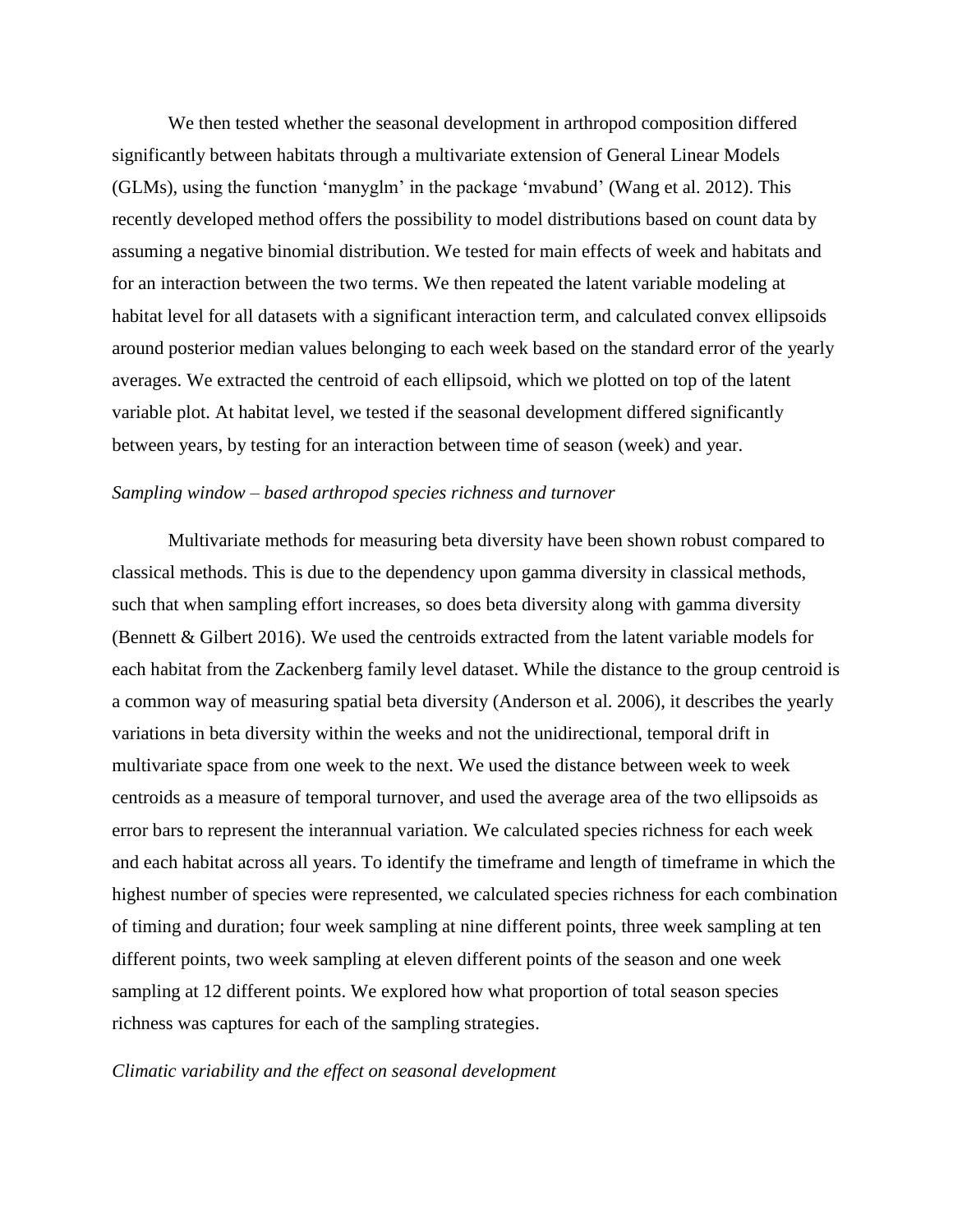We used the Zackenberg family level dataset to analyze the sensitivity of diversity to climatic variables. This dataset is the only one, where environmental variables were measured every year. Timing of snowmelt has been shown to occur significantly earlier, as well as average may-august temperatures to become significantly warmer (Bowden et al. 2015). Timing of snowmelt has furthermore proven a significant predictor of season length for arthropods (Høye et al. 2014). To identify if the different seasonal development between years was climate related, we ran a multivariate correlation analysis with the function 'envfit' in the 'vegan' package. We used the posterior median values of the latent variables as response variables and timing of snowmelt, average may-august temperature, year and week as predictor variables. We examined how the changing climate has affected seasonal development of arthropod assemblages by dividing the Zackenberg family level dataset into years of early and late snowmelt, as well as, warm and cold years. Early snowmelt years were categorized as years where the average day of year for snowmelt lay below the average day of year for all years. Similarly, warm years where categorized as years where the average summer (may august) temperature lay above the average across years. Following these divisions, we calculated species richness for each category.

#### Results

#### *Analysis of site characteristics*

The investigated sites were distributed across the climatic space of the PCA. Two sites were distributed within the high Arctic climate (Ny Aalesund and Zackenberg) and two sites in the low Arctic (Nuuk and Toolik) (Fig. 1). The first two axis of the PCA explained 87% of the variation and was mainly correlated with precipitation of the warmest quarter (1. Axis) and temperature of the warmest quarter (2. axis). Toolik have warmer summers then the other sites and Nuuk, Ny Aalesund and Zackenberg is distributed along a gradient from wet to dryer conditions.

#### *Arthropod community composition and seasonal assembly*

Arthropod compositions differed significantly between all of the investigated habitats at each site and there was a significant effect of week (Table 2). The moisture gradient was a driving component across sites. At Zackenberg, there was a clear distinction between arthropod communities, in the wet habitats and arthropod communities in the dry and mesic habitats. For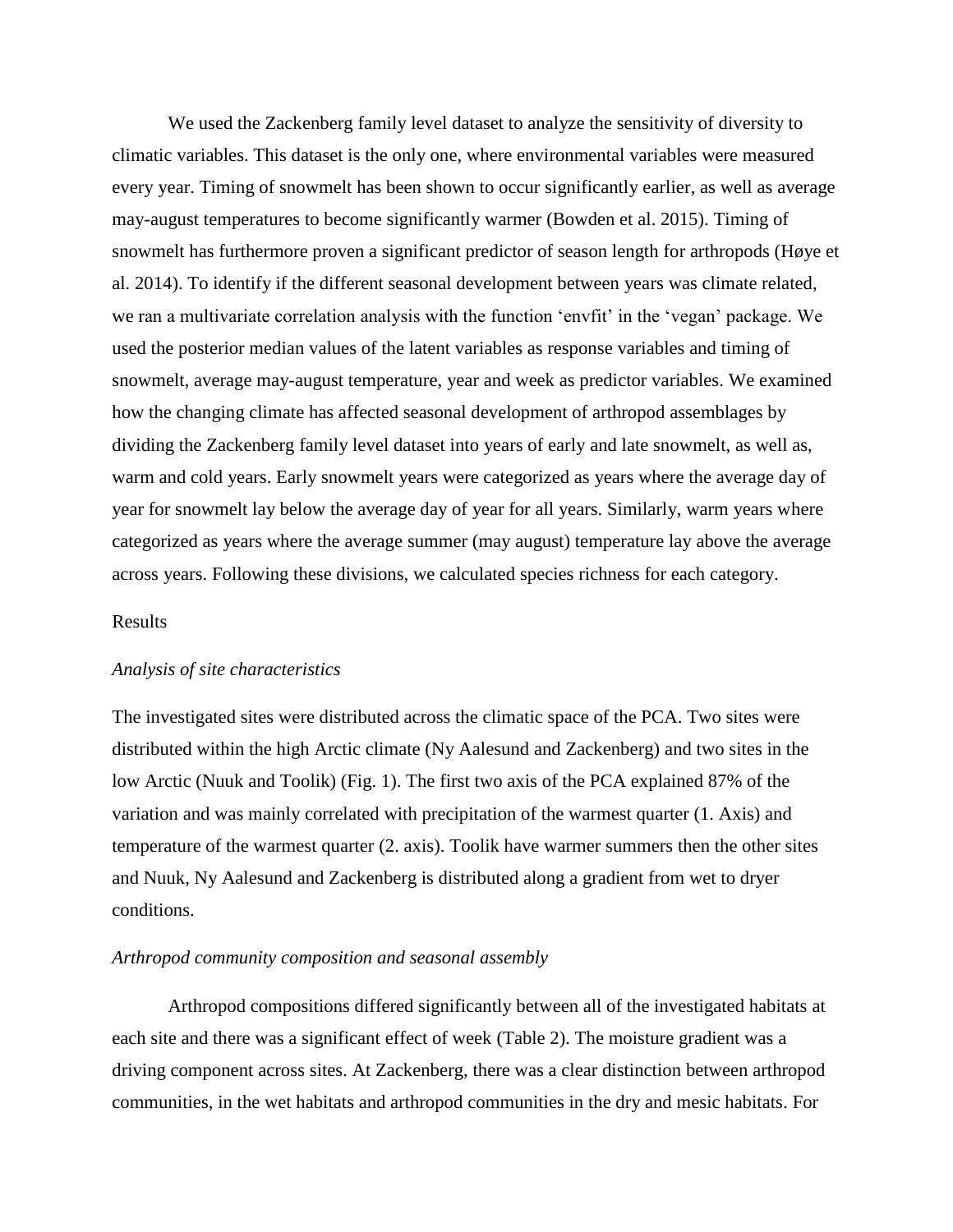Nuuk habitats, the biggest distinction was found between the shrub covered habitat and the wet, with the dry habitat as an intermediate (Fig. 2). However, the interaction between seasonal development and habitat was not significant for Toolik and Ny Aalesund, even though arthropod compositions differed significantly between both habitats and week (Table 2).

The weekly development through the season, displayed a characteristic u-shaped pattern for all the habitats at all the sites. The arthropod compositions were more similar towards the beginning and the end of the season. There was a change in multivariate space from week to week throughout the season, yet, the communities seemed to stabilize during mid-season with less distance between the weekly centroids (Fig. 3).

#### *Sampling window – based on arthropod species richness and turnover*

At Zackenberg, the weeks of significantly (non-overlapping error bands) highest richness where between week 29 until week 33 for the dry habitat. The mesic habitat varied from week to week and richness never reached a plateau. In the wet habitat, richness increased until week 29 and stabilized before dropping in week 32. Turnover patterns were opposite to richness and stabilized at the lowest point between week 29 and 30, until increasing again between week 32 and 33. Turnover in the mesic habitat did not reach a stable low point until between week 32 and 33. In Nuuk, there was inter annual variability both in species richness and turnover, but species richness in the shrubs and the dry habitat peaked from week 29 to 32. The wet habitat had significantly higher species richness in week 32 and it was overall lower than in the shrub and dry habitat. Turnover did not differ significantly in any of the habitats between any of the weeks for Nuuk. Species richness at Toolik was significantly highest in week 25 to 30 and declined drastically in week 31. Turnover was lowest between weeks 26 to 28. In Svalbard, species richness was significantly highest in week 29 with a maximum of 13 taxa present, and turnover did not change significantly between any of the weeks (Fig. 4).

Analysis of sampling strategy in Zackenberg mirrored the weeks of highest richness and turnover and revealed that sampling either week in a one-week sampling strategy between weeks 28-32, yielded 69-72 percent of the taxa present when sampling a full season. Four weeks of sampling that time frame yielded 79-81 percent of the full season taxa detected. The optimal timespan for one week sampling strategy in Nuuk was starting week 28 and 29 which detected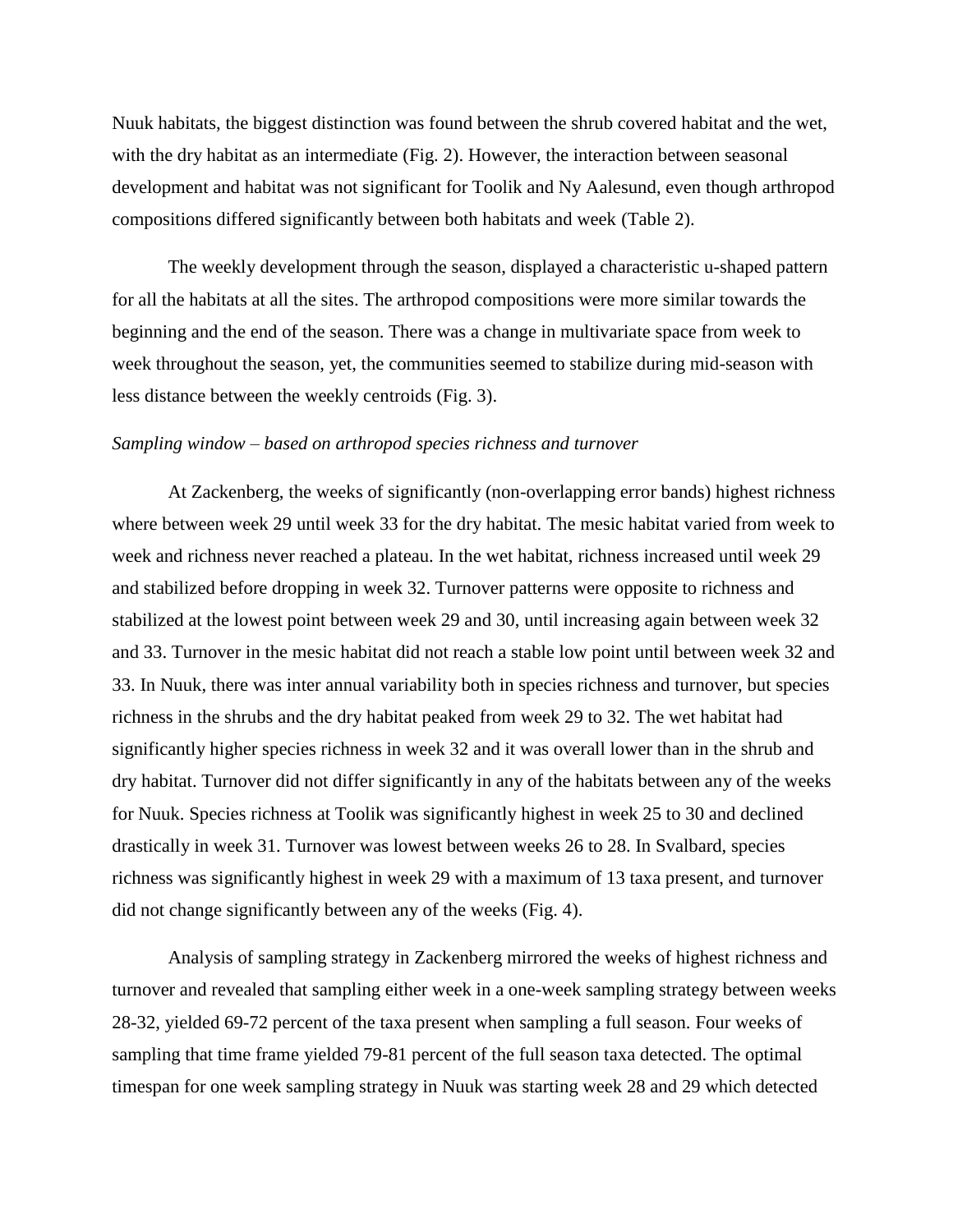55-57 percent of the full season taxonomic richness, whereas four weeks of sampling with the same starting weeks presented 64-69 percent. In Toolik, the optimal starting week was between week 26 and 28 for one week sampling duration, which detected 59-61 percent of the taxa present throughout a full season and four week in with the same starting weeks yielded 75-77 percent. In Ny-Aalesund, there was no significant difference between sampling duration (Fig. 5).

#### *The effect of climatic variability on seasonal development*

Temperatures had a significant effect on arthropod compositions in the dry and mesic habitat at Zackenberg and year was highly correlated with temperature. In the wet habitat, there was no significant effect of snowmelt, temperature and year (Fig. 6). The average day of year for snowmelt across all years was day 152. For six years (2004, 2005, 2009, 2010, 2011 and 2013) the average snowmelt date lay below this threshold, and these were categorized as early snowmelt years. Average may-august temperature was  $2.23 \text{ °C}$  and the years  $1996 - 2002$  and 2014 had an average may-august temperature below this threshold. Taxonomic richness was higher and peaked earlier for the warm and early snowmelt years (Fig. 7).

#### Discussion

Across sites, habitats, and taxonomic levels, arthropod compositions displayed similar trends in seasonal development with less seasonal drift during the peak season weeks (i.e. weeks with low turnover). In present study one week of carefully planned sampling at Zackenberg research station, represented up to 72 percent of richness detected through a full season of sampling.

Zackenberg monitoring program presents us with a unique chance of studying temporal trends as it has been operating for 20 years and has collected data on arthropods with weekly intervals throughout the active season. A long term monitoring program at ecosystem level is quite unique and can answer questions entailing interaction dynamics through trophic mismatch and cascades (Mortensen et al. 2014). Additional short term sampling schemes with high spatial resolution across multiple sites could help fill gaps in our knowledge of species distributions and add information to the model predictions of climate change effects on biodiversity. This could be partly accomplished through citizen science schemes as well as cross disciplinary cooperation among researches, where full seasonal commitments may not be an option, but simultaneous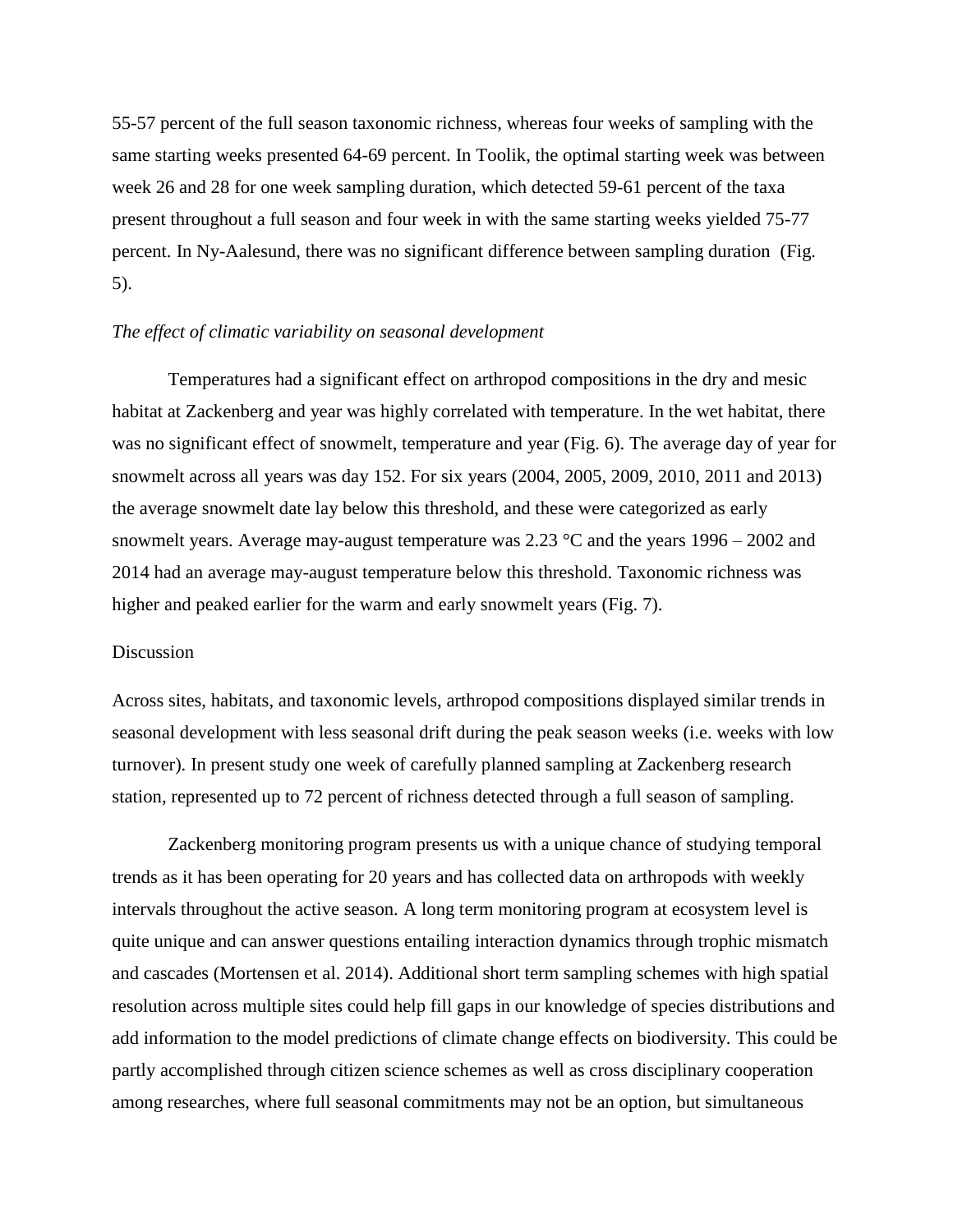multiple year and site collections are. With a strong standardized sampling design available, people without scientific training can carry out fieldwork and will be capable of generating data, which will help biologists answer questions regarding species distributions. Utilizing local communities is a valuable way of accruing large amounts of data otherwise unattainable. It is important to note that we are not trying to limit the temporal extent, nor resolution of long term monitoring schemes. These recommendations are solely for studies of distributional patterns and inferences on life history traits, species interactions and other species specific responses, require longer timeframes to answer. We are still dependent on long term sampling strategies spanning full seasons with higher detailed resolution levels. However, these findings have merits in addition to the high resolution monitoring schemes.

Climate changes are altering habitats (Myers-Smith et al. 2011; Elmendorf et al. 2012) and expanding the active season for arthropods (Høye & Forchhammer 2008), affecting arthropod compositions across the Arctic (Bowden & Buddle 2010; Hansen et al. 2016b). Time and duration of peak richness may therefor change with a changing climate. Our results show that increasing temperatures does not cause shifts in timing of peak richness, but increases species richness and extends the time frame, where species richness is significantly highest. Sampling strategies have previously been studied in other ecosystems and for other groups of organisms with the intent of describing effect of lower sampling extent and intensity on diversity patterns. For instance temporal aggregation of species had a substantial effect on the species-time relationship of rodent populations in Arizona (White & Gilchrist 2007). A study of ciliated protozoa in the Yellow sea, north China, a sampling regime with one third the amount of original sampling, recovered > 75% information of the total seasonal variability and > 90 percent of protozoan ciliate species present (Xu et al. 2015). Compared to our findings of little effect of changing climates on timing of optimal sampling window, as well as, the similar u-shaped pattern across a large climatic gradient, super generalizations to other ecosystems and regions is possible.

The study indicates that short term sampling procedures comes with some considerations. The peak in species richness varies between sites with earlier seasonal peaks at the lower latitudes. As a consequence, sampling one week requires careful consideration of the geographic location of the study. Interaction between seasonal development and habitat coupled with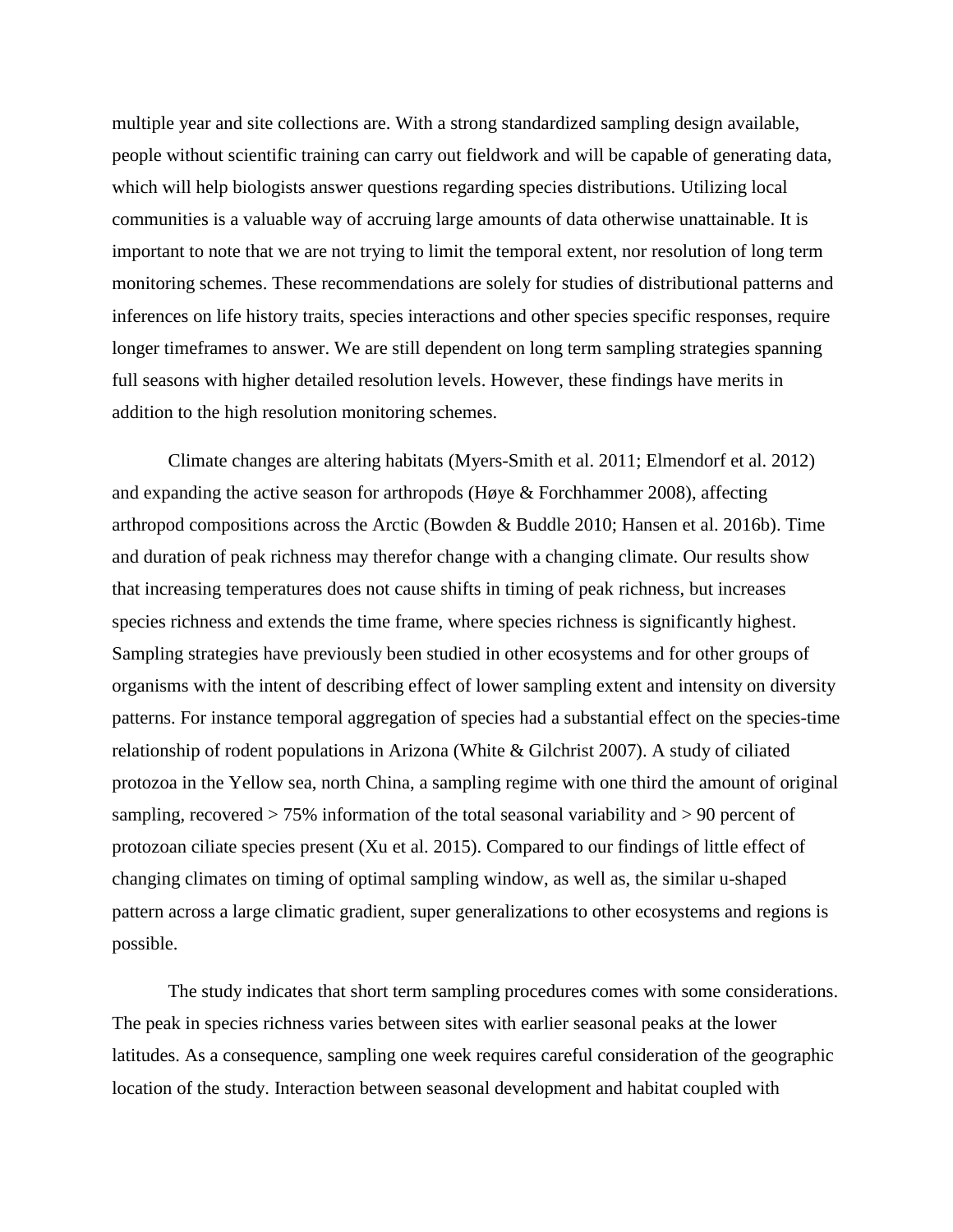different temporal development in species richness underlines not only a need to sample multiple habitats, but also a detailed consideration towards habitat characteristics, such as soil moisture and vegetation structures. For instance, wet and mesic habitats display the lowest and latest peaks in species richness. These results mirror a previous study from the Godthåbsfjord area in Nuuk, where diversity and species richness where overall lowest in the fens (Hansen et al. 2016b). The year to year variation in turnover for some sites (Nuuk and Ny Aalesund), which is less pronounced for species richness, indicates that abundances vary substantially between years. However, multiple inter annual short term samplings will help counterbalance the year-to-year variability. Shorter sampling windows are more sensitive to stochastic events, such as less optimal weather and it is therefore always desirable to sample the longest term possible.

This study is to our knowledge the first to answer questions regarding sampling time and duration of Arctic arthropods, and may prove valuable in the planning of logistically challenging field work (Post & Høye 2013). In conclusion, should compromises be made between spatial and temporal sampling resolution and extent, we believe that an increase of spatial, at the cost of temporal intra annual extent and resolution, is preferable. In combination with the long term monitoring programs, these recommendations will go a long way in mapping species distributions, as well as, responses to climate change.

#### Acknowledgements

We gratefully acknowledge the tremendous efforts put forward in connection with data collection. All staff included in the GEM programs, as well as people involved in data collection at the two field sites Toolik and Ny-Aalesund. SN was supported by the Villum foundation's Young Investigator Programme (VKR023456).

- Adler PB, and Lauenroth WK. 2003. The power of time: spatiotemporal scaling of species diversity. *Ecology Letters* 6:749-756 DOI: 10.1046/j.1461-0248.2003.00497.x.
- Anderson MJ, Ellingsen KE, and McArdle BH. 2006. Multivariate dispersion as a measure of beta diversity. *Ecology Letters* 9:683-693 DOI: 10.1111/j.1461-0248.2006.00926.x.
- Bennett JR, and Gilbert B. 2016. Contrasting beta diversity among regions: how do classical and multivariate approaches compare? *Global Ecology and Biogeography* 25:368-377 DOI: 10.1111/geb.12413.
- Boggs CL. 2016. The fingerprints of global climate change on insect populations. *Current Opinion in Insect Science* 17:69-73 DOI[: http://dx.doi.org/10.1016/j.cois.2016.07.004](http://dx.doi.org/10.1016/j.cois.2016.07.004).
- Bowden JJ, and Buddle CM. 2010. Determinants of ground-dwelling spider assemblages at a regional scale in the Yukon Territory, Canada. *Ecoscience* 17:287-297 DOI: 10.2980/17-3-3308.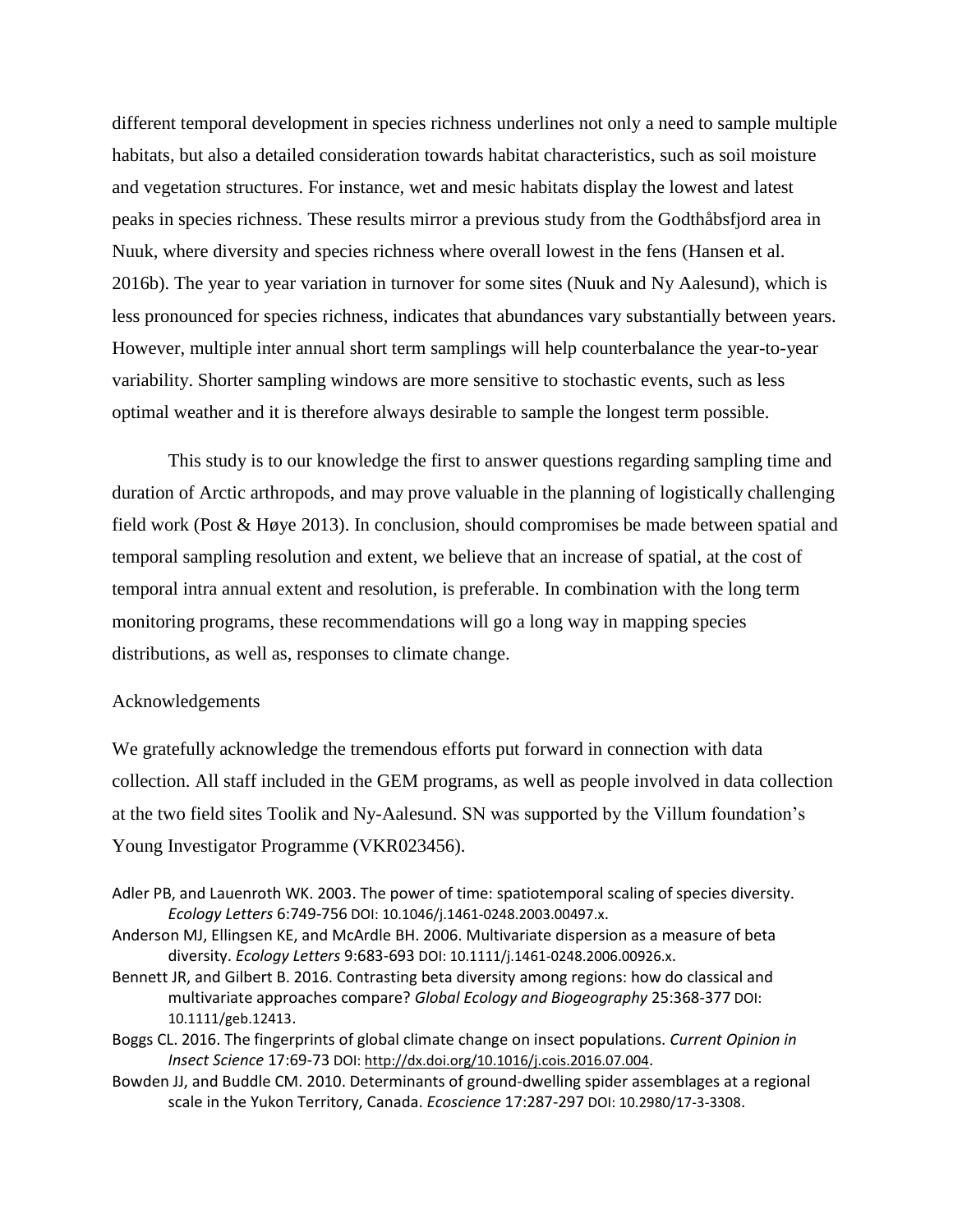- Bowden JJ, Eskildsen A, Hansen RR, Olsen K, Kurle CM, and Høye TT. 2015. High-Arctic butterflies become smaller with rising temperatures. *Biology Letters* 11 DOI: 10.1098/rsbl.2015.0574.
- Butchart SHM, Walpole M, Collen B, van Strien A, Scharlemann JPW, Almond REA, Baillie JEM, Bomhard B, Brown C, Bruno J, Carpenter KE, Carr GM, Chanson J, Chenery AM, Csirke J, Davidson NC, Dentener F, Foster M, Galli A, Galloway JN, Genovesi P, Gregory RD, Hockings M, Kapos V, Lamarque J-F, Leverington F, Loh J, McGeoch MA, McRae L, Minasyan A, Morcillo MH, Oldfield TEE, Pauly D, Quader S, Revenga C, Sauer JR, Skolnik B, Spear D, Stanwell-Smith D, Stuart SN, Symes A, Tierney M, Tyrrell TD, Vié J-C, and Watson R. 2010. Global Biodiversity: Indicators of Recent Declines. *Science* 328:1164-1168 DOI: 10.1126/science.1187512.
- CAFF. 2013. *Arctic Biodiversity Assessment. Status and trends in Arctic biodiversity*. Akureyri.
- Connor EF, and McCoy ED. 1979. The Statistics and Biology of the Species-Area Relationship. *The American Naturalist* 113:791-833
- Elmendorf SC, Henry GHR, Hollister RD, Bjork RG, Boulanger-Lapointe N, Cooper EJ, Cornelissen JHC, Day TA, Dorrepaal E, Elumeeva TG, Gill M, Gould WA, Harte J, Hik DS, Hofgaard A, Johnson DR, Johnstone JF, Jonsdottir IS, Jorgenson JC, Klanderud K, Klein JA, Koh S, Kudo G, Lara M, Levesque E, Magnusson B, May JL, Mercado-Diaz JA, Michelsen A, Molau U, Myers-Smith IH, Oberbauer SF, Onipchenko VG, Rixen C, Schmidt NM, Shaver GR, Spasojevic MJ, Porhallsdottir PE, Tolvanen A, Troxler T, Tweedie CE, Villareal S, Wahren CH, Walker X, Webber PJ, Welker JM, and Wipf S. 2012. Plot-scale evidence of tundra vegetation change and links to recent summer warming. *Nature Climate Change* 2:453-457 DOI: 10.1038/Nclimate1465.
- Ernst CM, Loboda S, and Buddle CM. 2016. Capturing northern biodiversity: diversity of arctic, subarctic and north boreal beetles and spiders are affected by trap type and habitat. *Insect Conservation and Diversity* 9:63-73 DOI: 10.1111/icad.12143.
- Erös T, and Schmera D. 2010. Spatio-temporal scaling of biodiversity and the species–time relationship in a stream fish assemblage. *Freshwater Biology* 55:2391-2400 DOI: 10.1111/j.1365- 2427.2010.02438.x.
- Hansen RR, Hansen OLP, Bowden JJ, Normand S, Bay C, Sørensen JG, and Høye TT. 2016a. High spatial variation in terrestrial arthropod species diversity and composition near the Greenland ice cap. *Polar Biology*:1-10 DOI: 10.1007/s00300-016-1893-2.
- Hansen RR, Hansen OLP, Bowden JJ, Treier UA, Normand S, and Høye T. 2016b. Meter scale variation in shrub dominance and soil moisture structure Arctic arthropod communities. *Peerj* 4:e2224 DOI: 10.7717/peerj.2224.
- Heller NE, and Zavaleta ES. 2009. Biodiversity management in the face of climate change: A review of 22 years of recommendations. *Biological Conservation* 142:14-32 DOI: <http://dx.doi.org/10.1016/j.biocon.2008.10.006>.
- Hijmans RJ, Cameron SE, Parra JL, Jones PG, and Jarvis A. 2005. Very high resolution interpolated climate surfaces for global land areas. *International Journal of Climatology* 25:1965-1978 DOI: 10.1002/joc.1276.
- Hodkinson ID. 2013. Terrestrial and Freshwater Invertebrates. In: Meltofte H, ed. *Arctic Biodiverisity AssessmentStatus and trends in Arctic biodiversity*. Akureyri, 195-219.
- Høye TT, Eskildsen A, Hansen RR, Bowden JJ, Schmidt NM, and Kissling WD. 2014. Phenology of higharctic butterflies and their floral resources: Species-specific responses to climate change. *Current Zoology* 60:243-251
- Høye TT, and Forchhammer MC. 2008. Phenology of High-Arctic Arthropods: Effects of Climate on Spatial, Seasonal, and Inter-Annual Variation. In: Hans Meltofte TRCBEMCF, and Morten R, eds. *Advances in Ecological Research*: Academic Press, 299-324.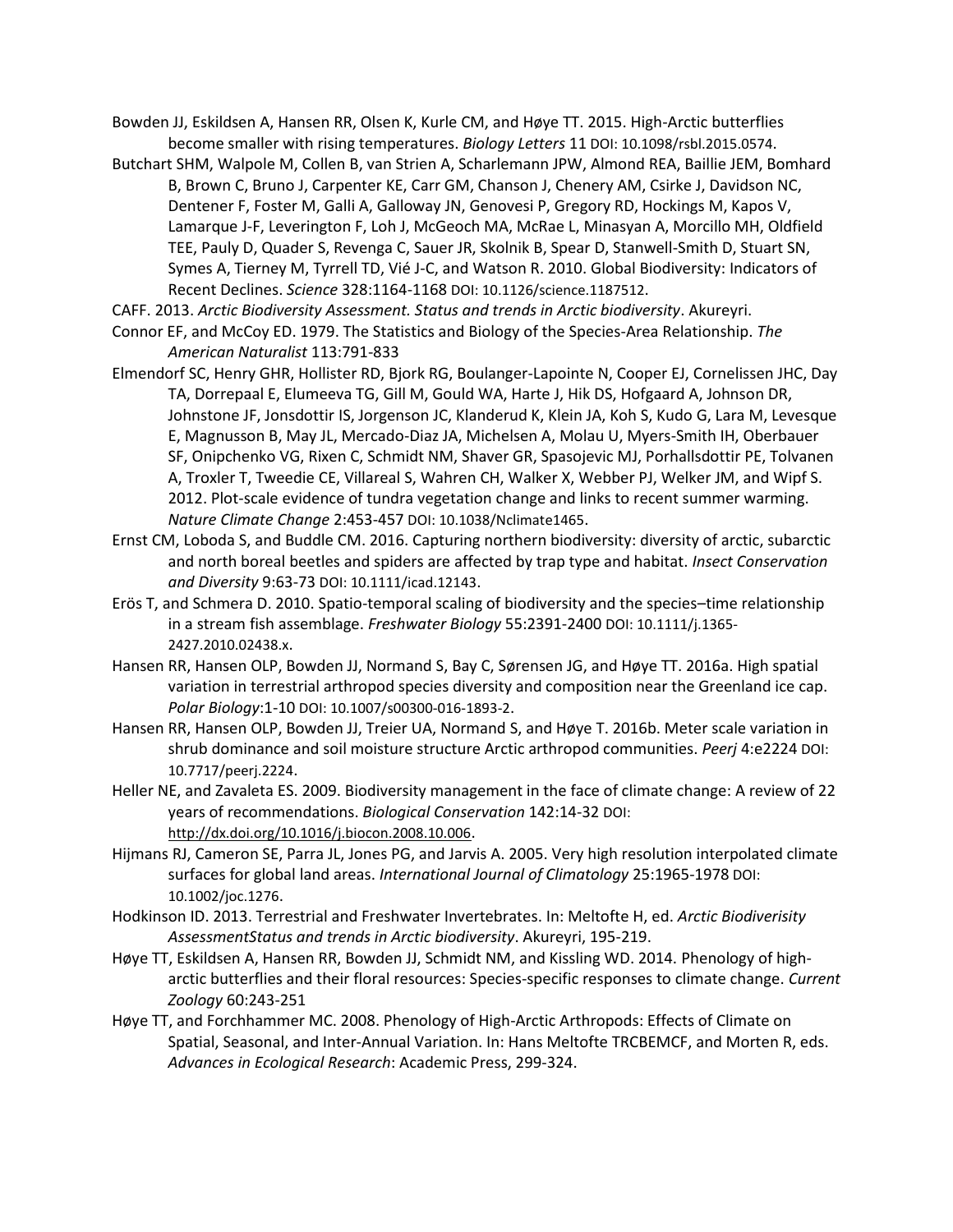- Hui FKC, Taskinen S, Pledger S, Foster SD, and Warton DI. 2015. Model-based approaches to unconstrained ordination. *Methods in Ecology and Evolution* 6:399-411 DOI: 10.1111/2041- 210X.12236.
- Lomolino MV. 2000. Ecology's most general, yet protean 1 pattern: the species-area relationship. *Journal of Biogeography* 27:17-26 DOI: 10.1046/j.1365- 2699.2000.00377.x.
- Magurran AE, Baillie SR, Buckland ST, Dick JM, Elston DA, Scott EM, Smith RI, Somerfield PJ, and Watt AD. 2010. Long-term datasets in biodiversity research and monitoring: assessing change in ecological communities through time. *Trends in Ecology & Evolution* 25:574-582 DOI: <http://dx.doi.org/10.1016/j.tree.2010.06.016>.
- McGlinn DJ, and Palmer MW. 2009. Modeling the sampling effect in the species–time–area relationship. *Ecology* 90:836-846 DOI: 10.1890/08-0377.1.
- Mortensen LO, Jeppesen E, Schmidt NM, Christoffersen KS, Tamstorf MP, and Forchhammer MC. 2014. Temporal trends and variability in a high-arctic ecosystem in Greenland: multidimensional analyses of limnic and terrestrial ecosystems. *Polar Biology* 37:1073-1082 DOI: 10.1007/s00300- 014-1501-2.
- Myers-Smith IH, Forbes BC, Wilmking M, Hallinger M, Lantz T, Blok D, Tape KD, Macias-Fauria M, Sass-Klaassen U, Levesque E, Boudreau S, Ropars P, Hermanutz L, Trant A, Collier LS, Weijers S, Rozema J, Rayback SA, Schmidt NM, Schaepman-Strub G, Wipf S, Rixen C, Menard CB, Venn S, Goetz S, Andreu-Hayles L, Elmendorf S, Ravolainen V, Welker J, Grogan P, Epstein HE, and Hik DS. 2011. Shrub expansion in tundra ecosystems: dynamics, impacts and research priorities. *Environmental Research Letters* 6 DOI: 10.1088/1748-9326/6/4/045509.
- Nally RM, Fleishman E, and Murphy DD. 2004. Influence of Temporal Scale of Sampling on Detection of Relationships between Invasive Plants and the Diversity Patterns of Plants and Butterflies. *Conservation Biology* 18:1525-1532 DOI: 10.1111/j.1523-1739.2004.00399.x.
- Normand S, Randin C, Ohlemuller R, Bay C, Hoye TT, Kjaer ED, Korner C, Lischke H, Maiorano L, Paulsen J, Pearman PB, Psomas A, Treier UA, Zimmermann NE, and Svenning JC. 2013. A greener Greenland? Climatic potential and long-term constraints on future expansions of trees and shrubs. *Philosophical Transactions of the Royal Society B-Biological Sciences* 368 DOI: 10.1098/Rstb.2012.0479.
- Oksanen J, Blanchet FG, Kindt R, Legendre P, Minchin PR, O'Hara RB, Simpson GL, Solymos P, Stevens MHH, and Wagner H. 2016. vegan: community ecology package. 2.0-10 ed.
- Post E, and Høye TT. 2013. Advancing the long view of ecological change in tundra systems. *Philosophical Transactions of the Royal Society B-Biological Sciences* 368 DOI: 10.1098/Rstb.2012.0477.
- Preston FW. 1960. Time and Space and the Variation of Species. *Ecology* 41:612-627 DOI: 10.2307/1931793.
- Rabe-Hesketh S, Skrondal A, and Pickles A. 2004. Generalized multilevel structural equation modeling. *Psychometrika* 69:167-190 DOI: 10.1007/bf02295939.
- Rich ME, Gough L, and Boelman NT. 2013. Arctic arthropod assemblages in habitats of differing shrub dominance. *Ecography* 36:994-1003 DOI: 10.1111/j.1600-0587.2012.00078.x.
- Sikes DS, Draney ML, and Fleshman B. 2013. Unexpectedly high among-habitat spider (Araneae) faunal diversity from the Arctic Long-Term Experimental Research (LTER) field station at Toolik Lake, Alaska, United States of America. *Canadian Entomologist* 145:219-226 DOI: 10.4039/tce.2013.5.
- Spitzer K, and Jaroš J. 2009. Long-term monitoring of moth populations (Lepidoptera) associated with a natural wetland forest: synthesis after 25 years. *Terrestrial Arthropod Reviews* 1:155-163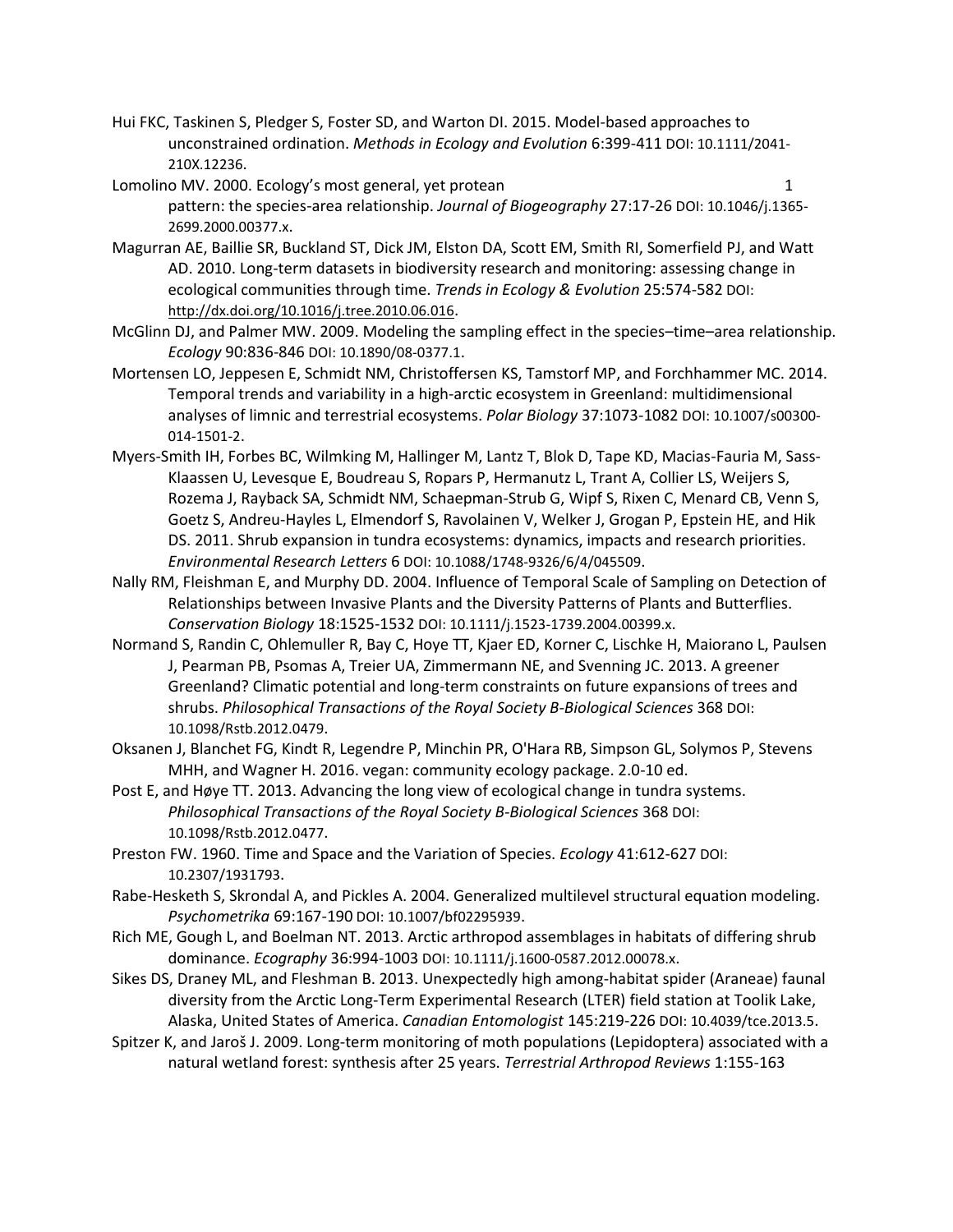- Vandvik V, Klanderud K, Meineri E, Måren IE, and Töpper J. 2016. Seed banks are biodiversity reservoirs: species–area relationships above versus below ground. *Oikos* 125:218-228 DOI: 10.1111/oik.02022.
- Wang Y, Naumann U, Wright ST, and Warton DI. 2012. mvabund– an R package for model-based analysis of multivariate abundance data. *Methods in Ecology and Evolution* 3:471-474 DOI: 10.1111/j.2041- 210X.2012.00190.x.
- White EP, and Gilchrist MA. 2007. Effects of population-level aggregation, autocorrelation, and interspecific association on the species-time relationship in two desert communities. *Evolutionary Ecology Research* 9:1329-1347
- Xu H, Yong J, and Xu G. 2015. Sampling frequency of ciliated protozoan microfauna for seasonal distribution research in marine ecosystems. *Marine Pollution Bulletin* 101:653-659 DOI: <http://dx.doi.org/10.1016/j.marpolbul.2015.10.034>.
- Yen JDL, Thomson JR, Keith JM, Paganin DM, and Nally RM. 2016. How do different aspects of biodiversity change through time? A case study on an Australian bird community. *Ecography*:n/a-n/a DOI: 10.1111/ecog.02306.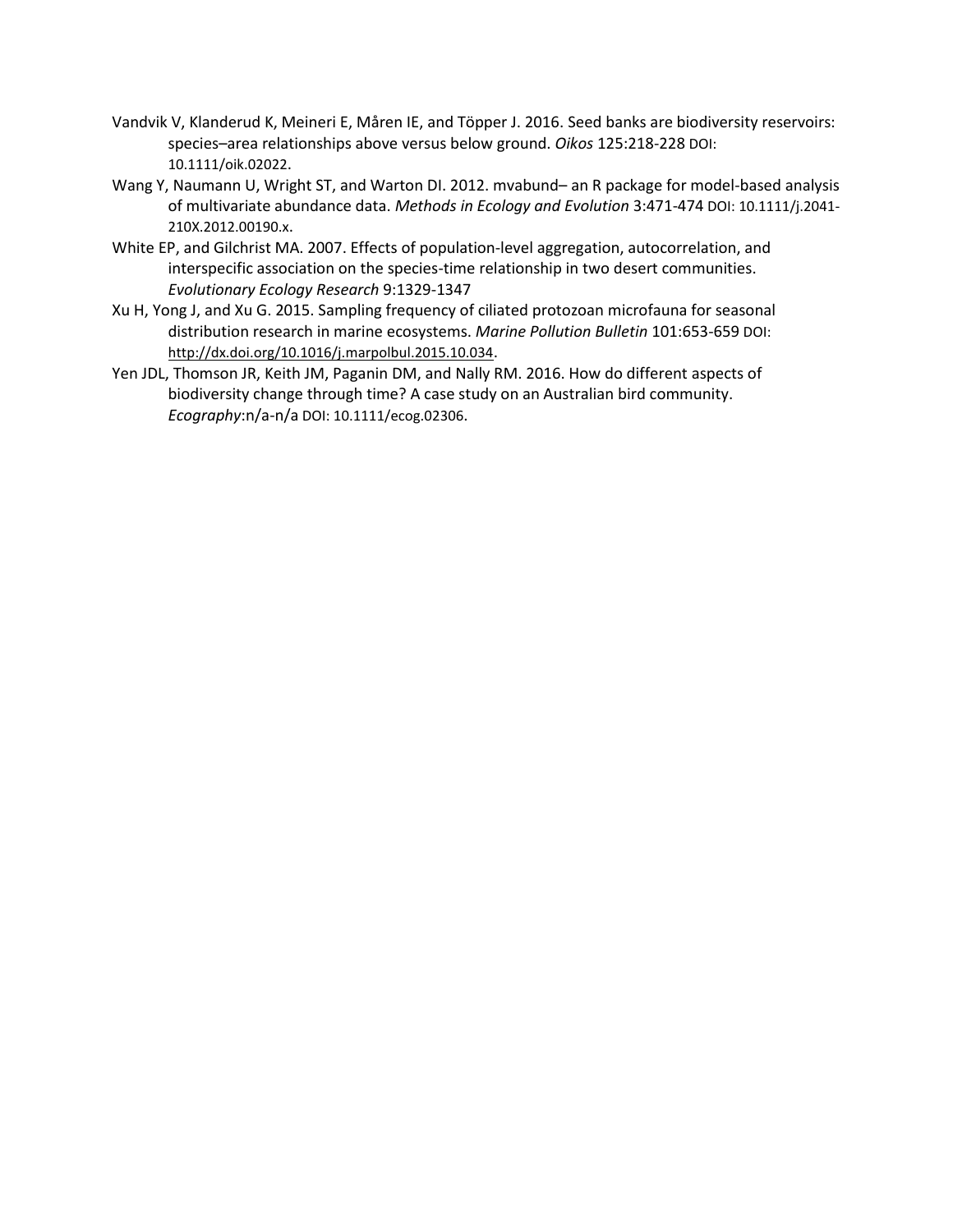### 1 Table 1

2 Overview of sites: The asterisk indicates that the dataset is used for supportive analyses and the

3 results can be found in supplement material

| Dataset                      | Position                                | Years         | Selected<br>sampling<br>period<br>(weeks) | Sampling<br>intensity | <b>Taxonomic</b><br>resolution                                 | Habitats              |
|------------------------------|-----------------------------------------|---------------|-------------------------------------------|-----------------------|----------------------------------------------------------------|-----------------------|
| Zackenberg<br>(Greenland)    | $74^{\circ}28'$ N,<br>$20^{\circ}34'$ W | $1996 - 2014$ | 24:35                                     | Weekly                | Family level                                                   | Dry, mesic<br>and wet |
| Nuuk<br>(Greenland)          | $64^{\circ}07'N/$<br>51°21'W            | $2008 - 2014$ | 25:39                                     | Weekly                | Family level                                                   | Dry, wet<br>and shrub |
| Ny<br>Aalesund<br>(Svalbard) | 78°55' N.<br>$11^{\circ}55'$ W          | $2009 - 2011$ | 27:33                                     | Two-day<br>interval   | Family,<br>super family<br>and order                           | Mesic and<br>dry      |
| <b>Toolik lake</b>           | 68°38' N,<br>149°35' W                  | $2010 - 2011$ | 21:30                                     | Weekly                | Family level                                                   | Open and<br>shrub     |
| Zackenberg*                  | $74^{\circ}28'$ N,<br>$20^{\circ}34'$ W | $1996 - 2014$ | 24:35                                     | Weekly                | Species level<br>(butterflies,<br>spiders and<br>muscid flies) | Dry, mesic<br>and wet |

4

5

6

7

8

9

10

11

12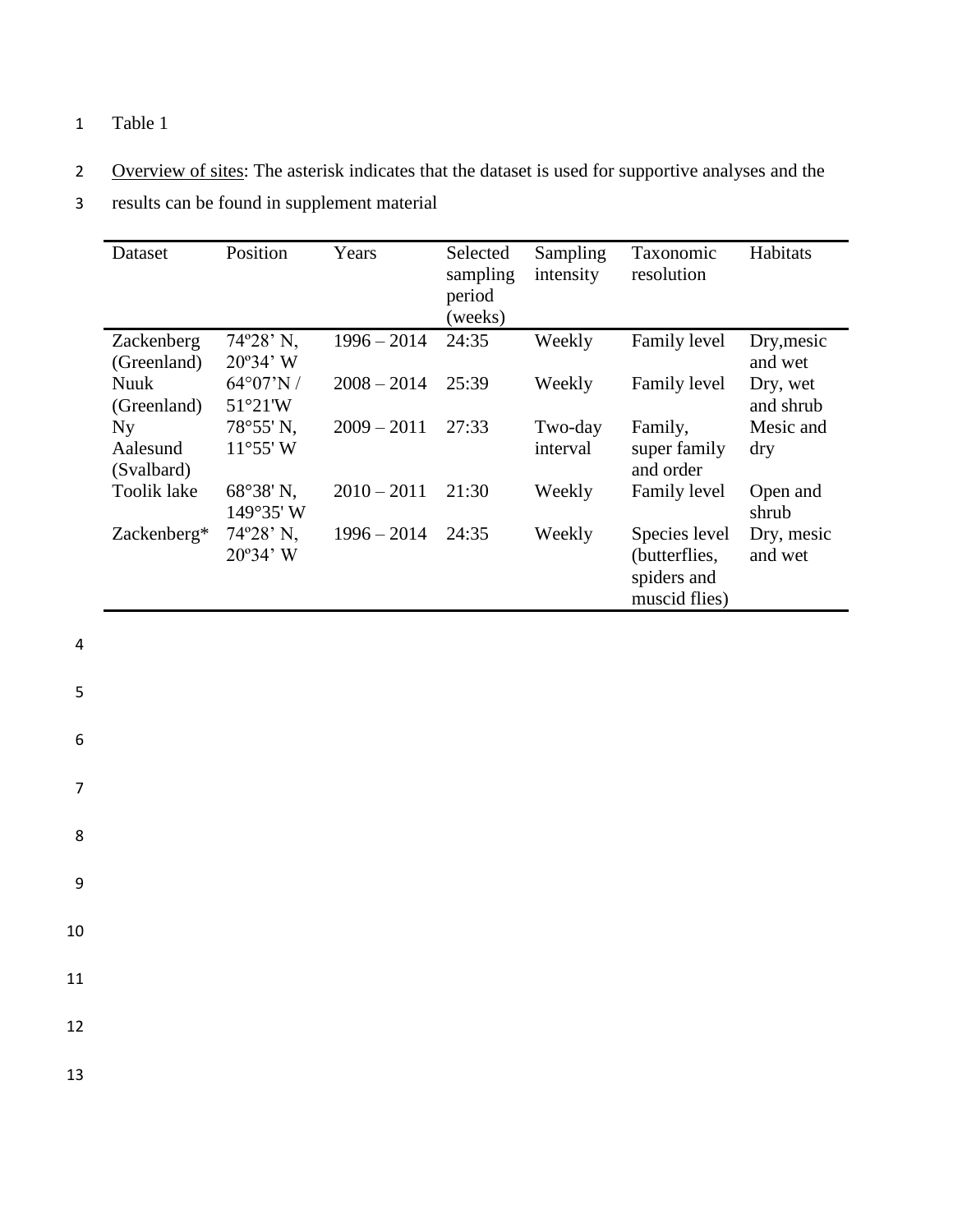#### 14 Table 2

15 Table of deviance. Table showing results of the multivariate GLM, testing the difference

16 between habitat and weeks, as well as the interaction between them at family and species level.

17 The Zackenberg family level interaction between year and week at habitat level is also shown.

| Dataset            | Variable      | Degrees of<br>freedom | Deviance | P       |
|--------------------|---------------|-----------------------|----------|---------|
| Zackenberg         | Week          | 1                     | 753      | < 0.001 |
|                    | Habitat       | 2                     | 2848.1   | < 0.001 |
|                    | Week: Habitat | 2                     | 554.7    | < 0.001 |
| <b>Nuuk</b>        | Week          | $\mathbf{1}$          | 493.2    | < 0.001 |
|                    | Habitat       | 2                     | 761.7    | < 0.001 |
|                    | Week: Habitat | 2                     | 186.1    | < 0.001 |
| Ny Aalesund        | Week          | $\mathbf{1}$          | 133.6    | < 0.001 |
|                    | Habitat       | 1                     | 130.8    | < 0.001 |
|                    | Week: Habitat | 1                     | 23.9     | 0.190   |
| <b>Toolik lake</b> | Week          | $\mathbf{1}$          | 508.1    | 0.010   |
|                    | Habitat       | 1                     | 244.8    | < 0.001 |
|                    | Week:Habitat  | 1                     | 91.6     | 0.265   |
| Zackenberg         | Week          | 1                     | 511.2    | < 0.001 |
| species level      | Habitat       | 2                     | 2194.7   | < 0.001 |
|                    | Week: Habitat | 2                     | 97.5     | < 0.001 |
| Zackenberg wet     | Year          | $\mathbf{1}$          | 198      | < 0.001 |
|                    | Week          | 1                     | 382.2    | < 0.001 |
|                    | Year: Week    | 1                     | 65.9     | 0.020   |
| Zackenberg mesic   | Year          | 1                     | 233.5    | < 0.001 |
|                    | Week          | 1                     | 640.9    | < 0.001 |
|                    | Year: Week    | 1                     | 93.2     | 0.010   |
| Zackenberg dry     | Year          | 1                     | 406      | < 0.001 |
|                    | Week          | 1                     | 321.3    | < 0.001 |
|                    | Year:Week     | 1                     | 130.3    | 0.010   |

18

19

20

21

22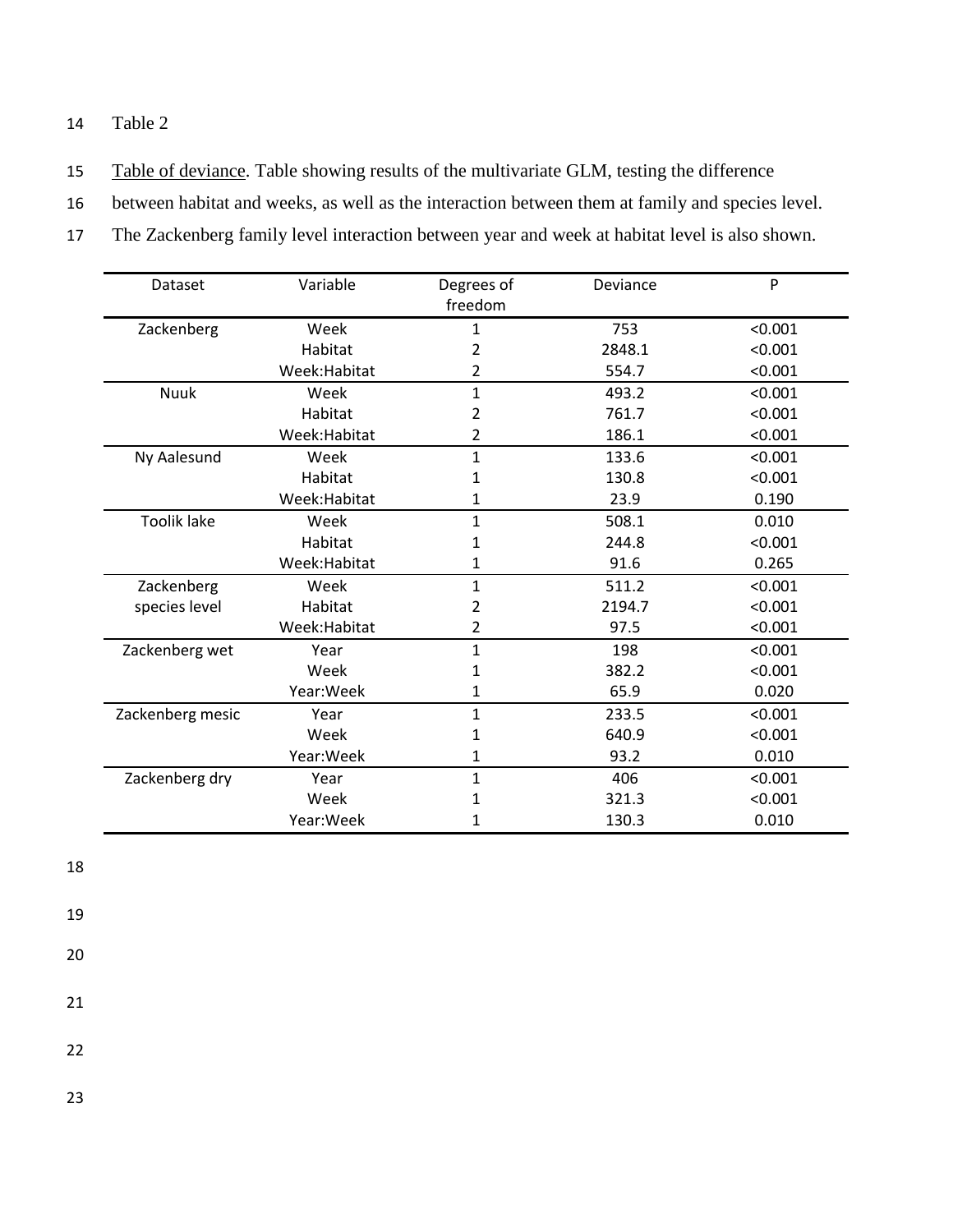25 Climate space. Plot of the principal component analyses with the following variables

- 26 downloaded from [http://www.worldclim.org/bioclim:](http://www.worldclim.org/bioclim) annual mean temperature, minimum
- temperature of the coldest month, mean temperature of the warmest quarter, precipitation of the
- warmest quarter and precipitation of the coldest quarter. Climate data is plotted with grey colors
- and the sites in blue. Dashed lines delineate the 75-percentile of the climatic conditions within
- high-, low- and sub-Arctic, respectively.

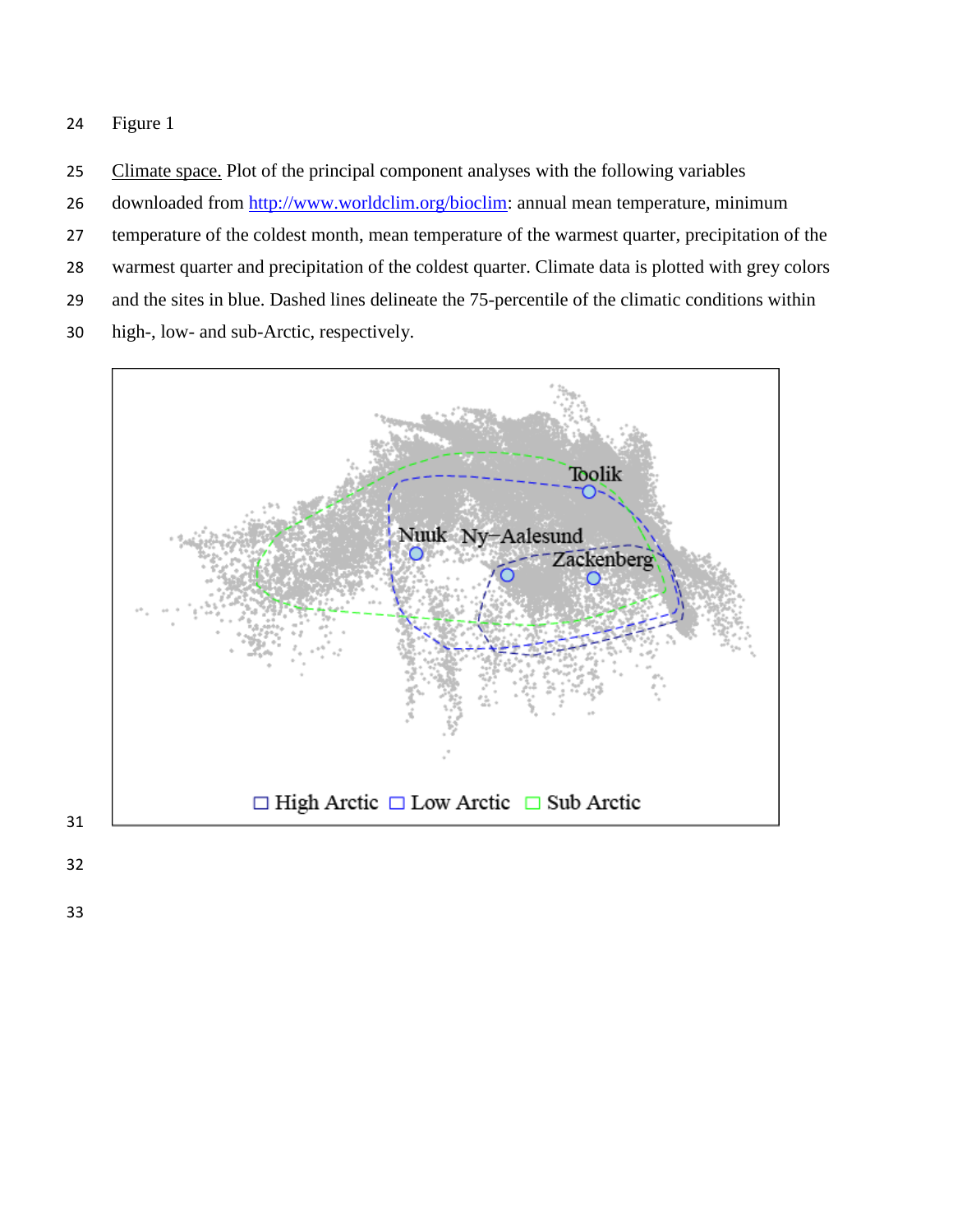- Figure 2
- 35 Site level latent variable plots. Latent variable plots displaying how arthropod communities are distributed along two latent variables. Ellipsoids show the 95 percent confidence bands around habitats.

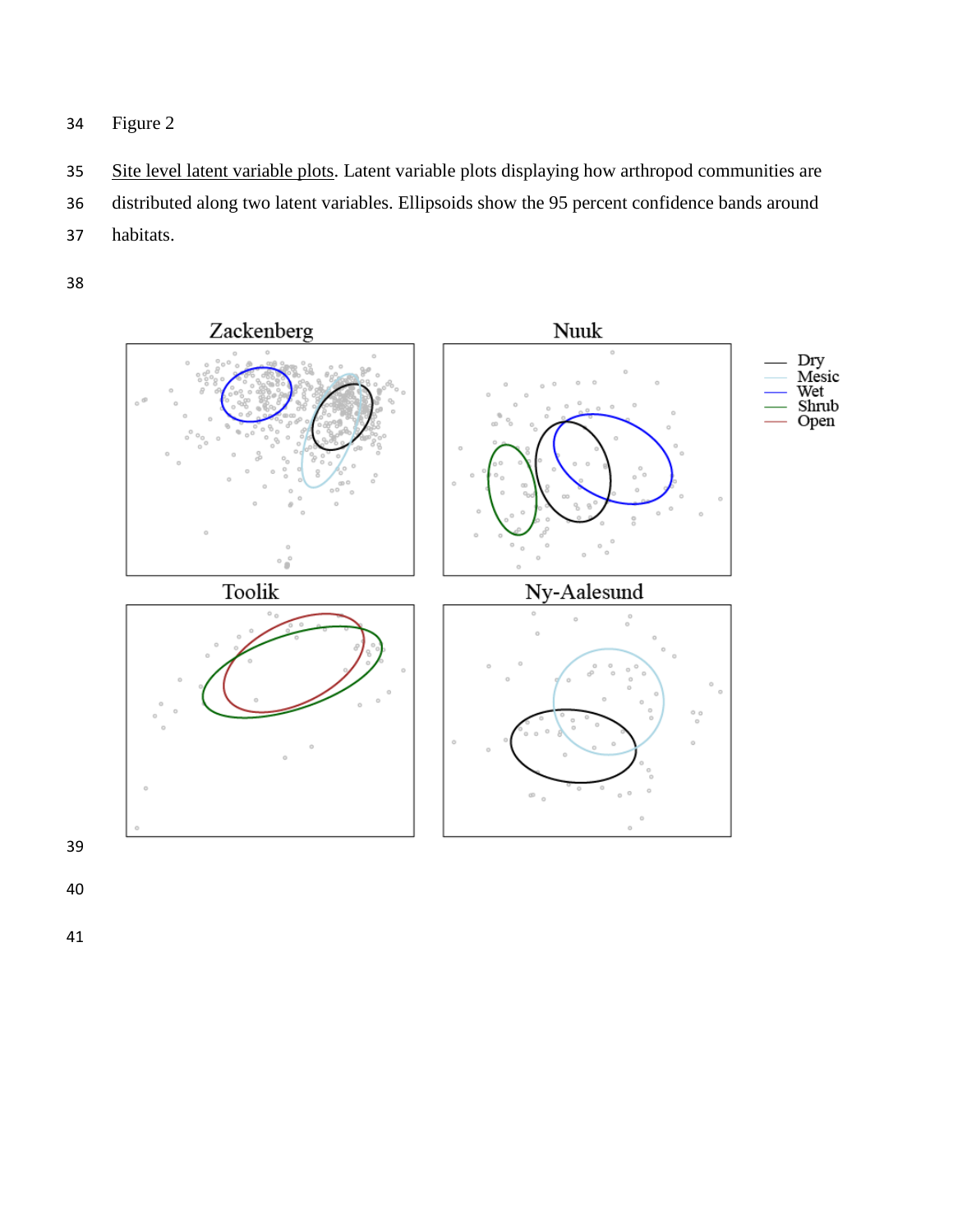- 43 Seasonal variation in arthropod community composition. Latent variable plots showing the latent
- variable models divided onto habitats. The division was only made if there was a significant
- interaction between habitat and week. The points below are centroids of the standard error of the
- weekly centroids.



- 
- 
-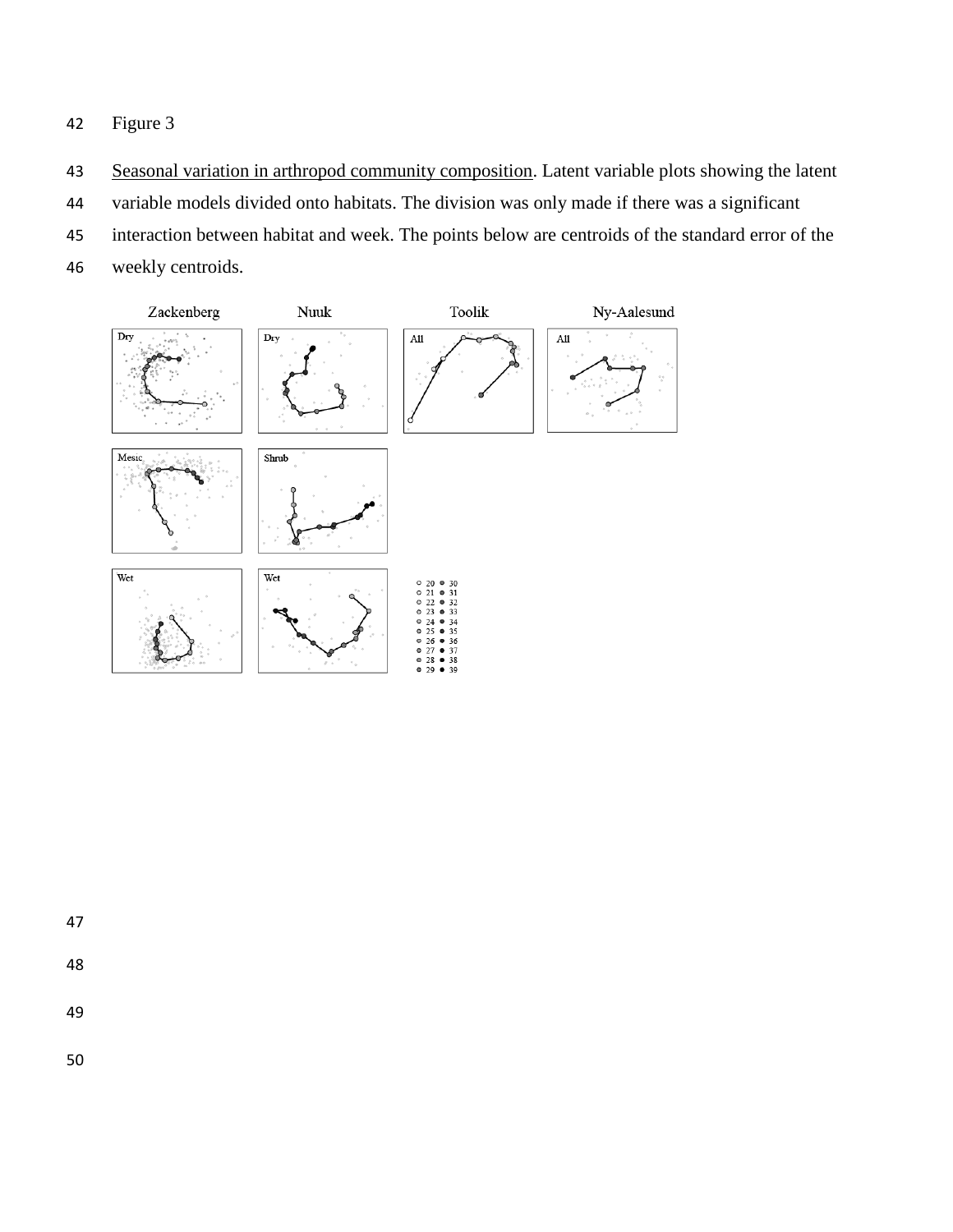52 Richness and turnover plots. Family level richness and turnover plots showing species richness,

as well as, distance between centroids for the weekly average of across years. Both indices are

shown with standard errors of interannual variation.

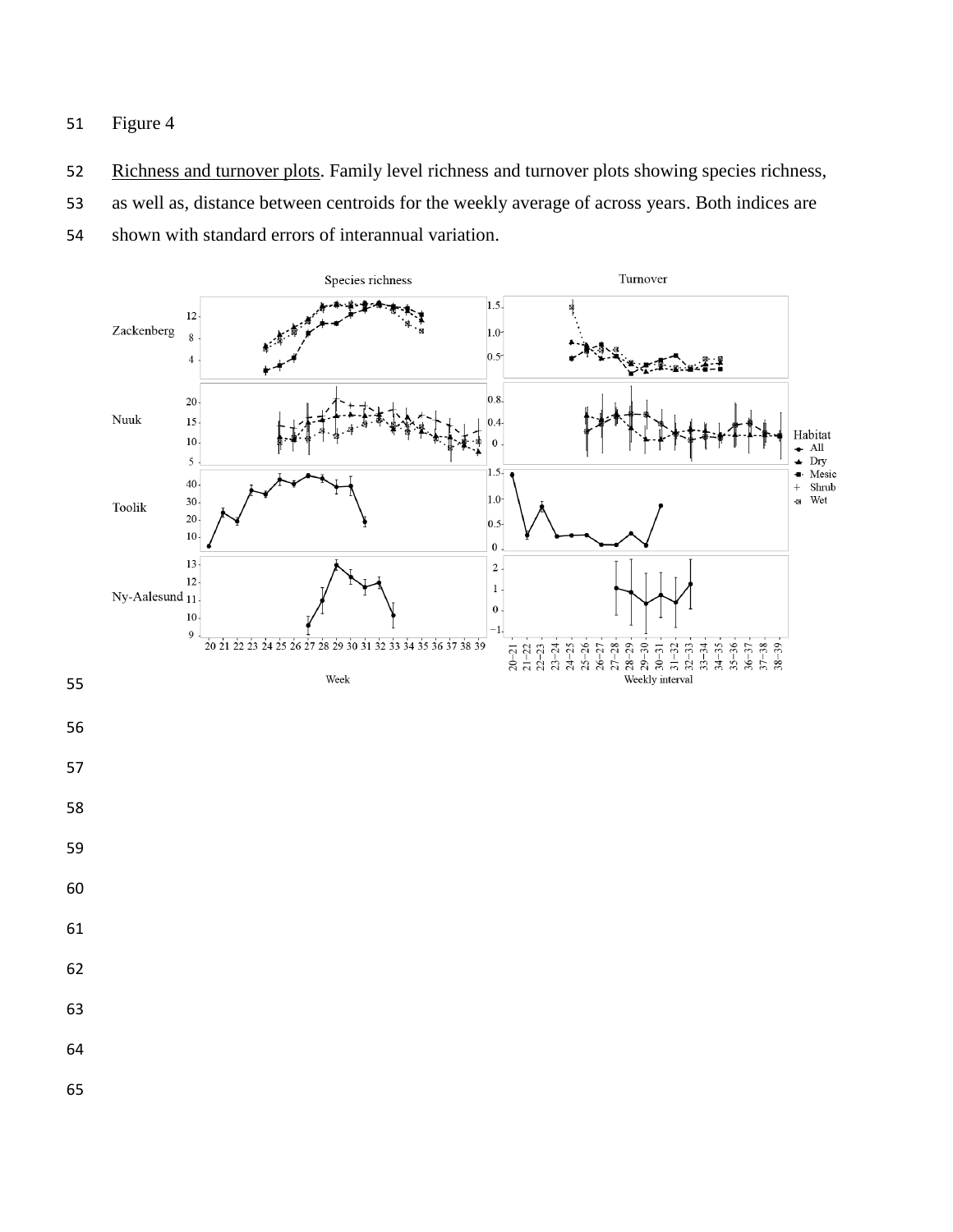- Figure 5
- Proportion of total species richness. Line graph showing how much of the total species richness
- is detected with four different sampling durations (one week, two week, three week and four
- week). The week number on the x-axis shows starting week and the y-axis shows the proportion
- of the total species richness detected within a year. Error bars are standard error of the
- interannual variation.



Start week

- 
- 
- 
- 
- 
- 
-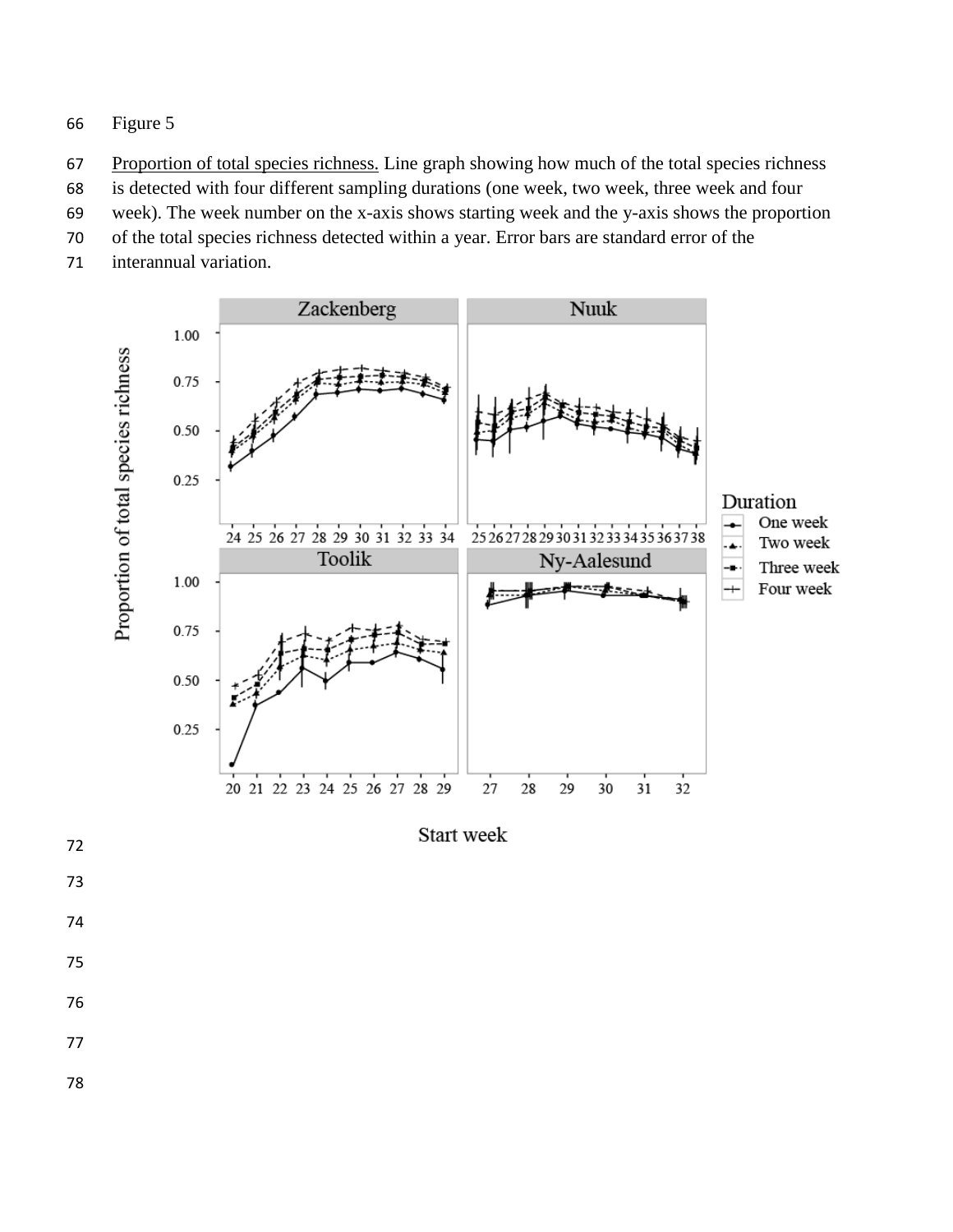- Figure 6
- 80 Correlation with environmental variables. Biplots showing only significant (p<0.05) variables
- from the environmental fitting analysis

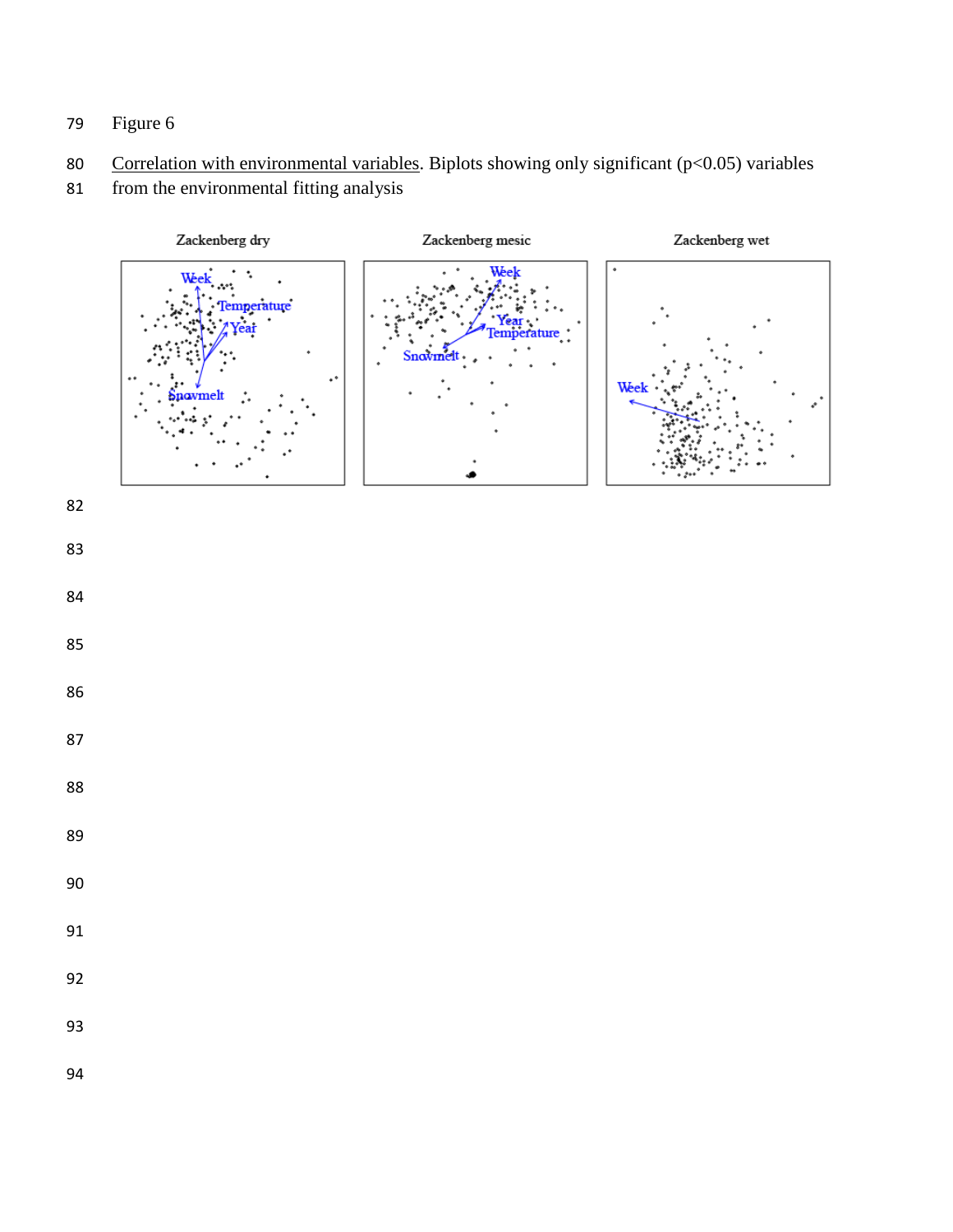- 96 A) Climatic variability and effect on species richness. Seasonal development of species richness
- divided into years with late (blue colors) versus early (red colors) snowmelt and cold (blue
- colors) versus warm (red colors) years. Error bars represents standard error of the weekly
- average across years.

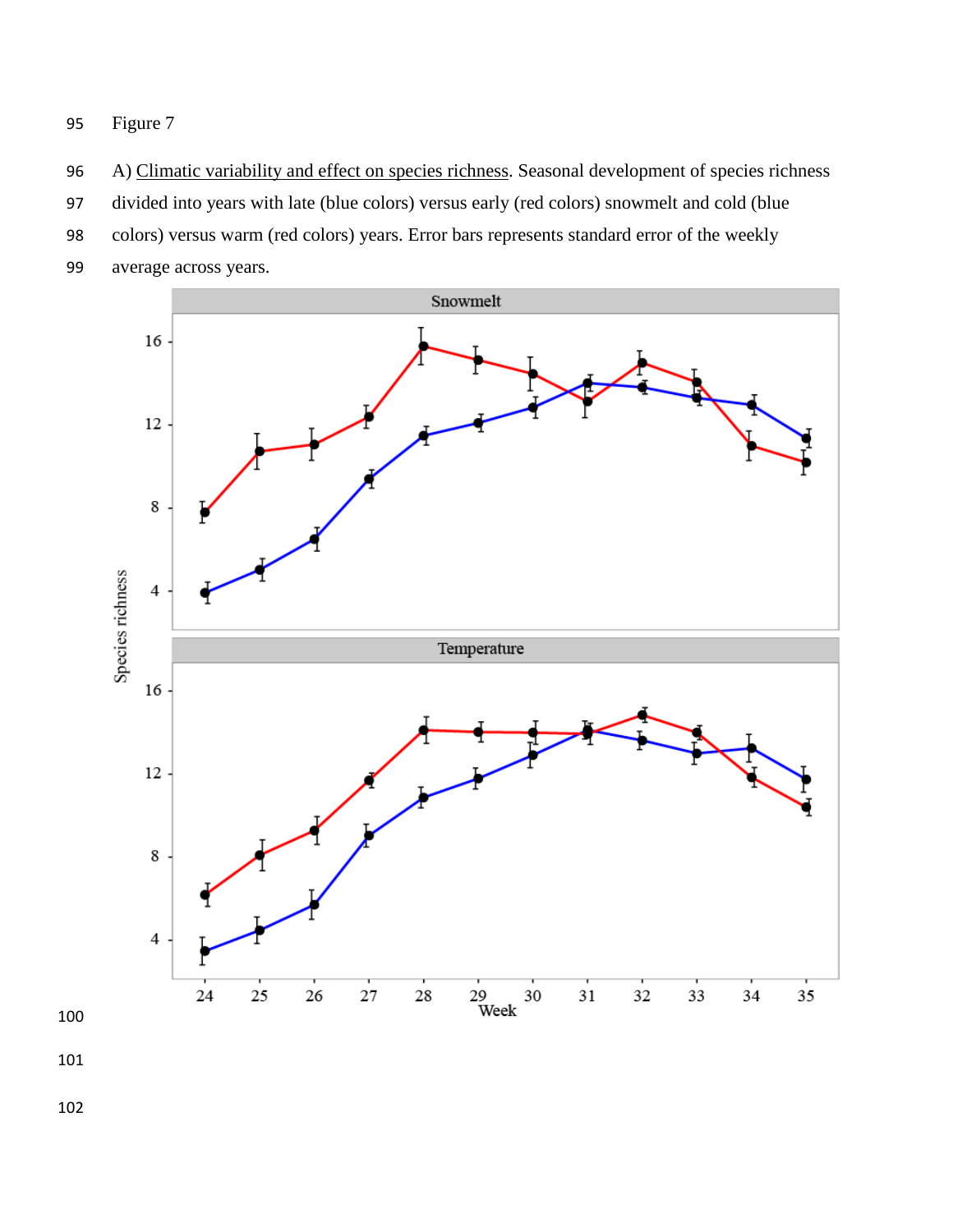- Supplements
- Fig S1: Species level latent variable models for Zackenberg data. The top figure shows all
- habitats and the three figures below shows the seasonal weekly development divided onto
- habitats

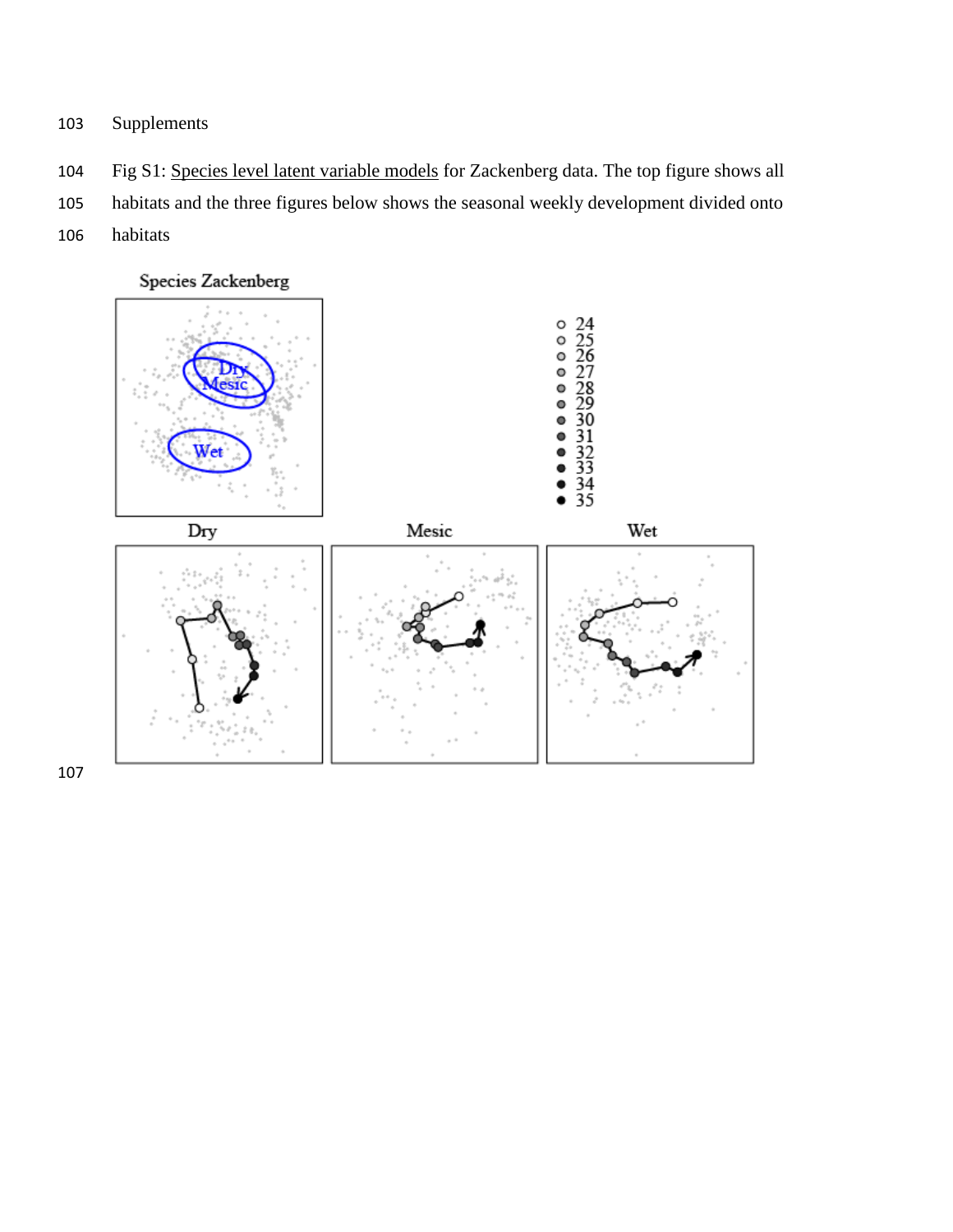



## Effects of climate change on Arctic arthropod assemblages and distribution

## PhD thesis

*Rikke Reisner Hansen*



*Academic advisors: Main supervisor Toke Thomas Høye and co-supervisor Signe Normand Submitted 29/08/2016*